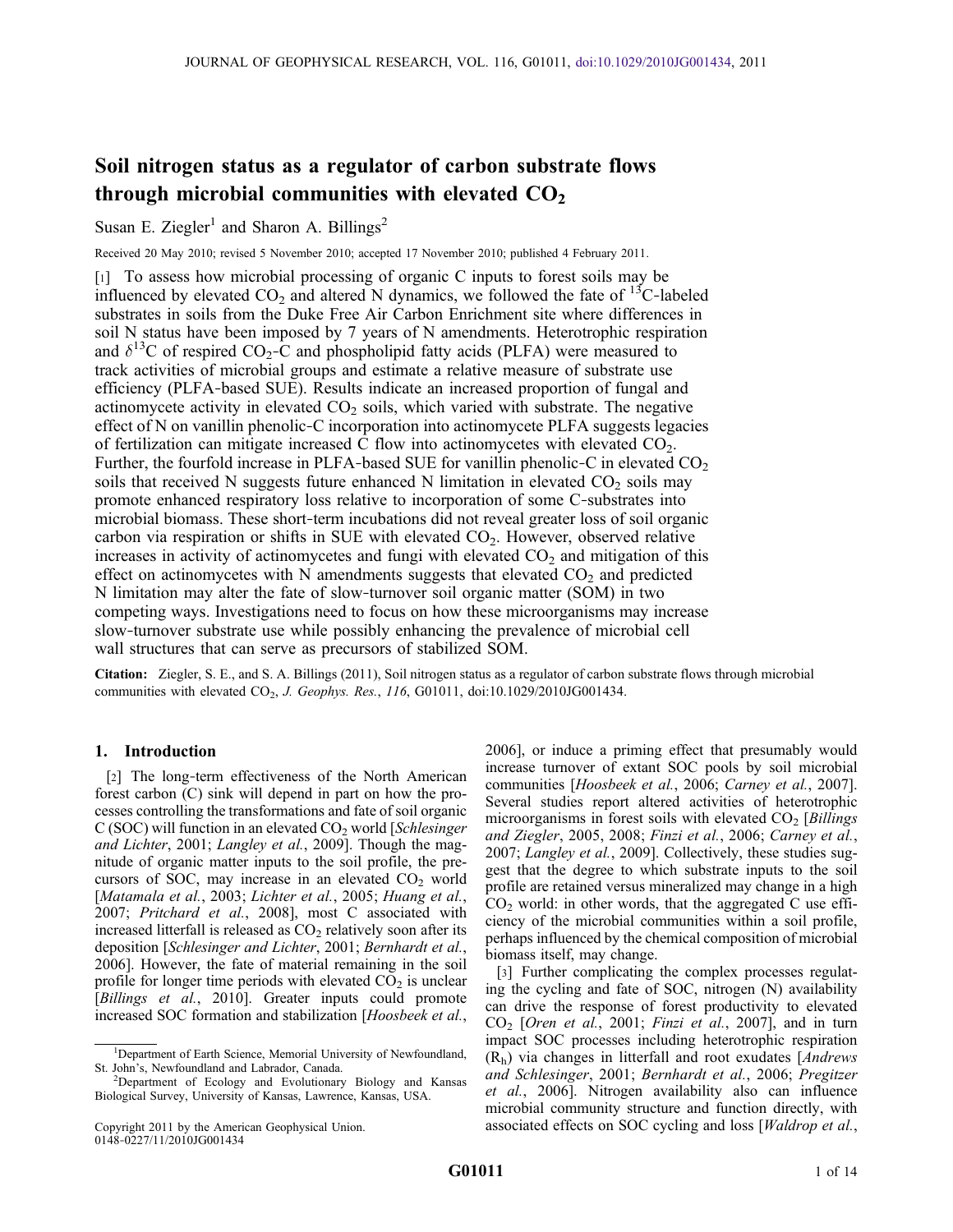2004a, 2004b]. Enhanced N availability, for example, can reduce soil  $R<sub>h</sub>$  even when forest productivity has been enhanced by elevated  $CO<sub>2</sub>$  [Maier and Kress, 2000; Butnor *et al.*, 2003]. It is not clear, however, if these declines in  $R_h$ with N fertilization are driven by changes in autotrophic or heterotrophic activities. Some incubation studies report  $R_h$  declines with added N [Agren et al., 2001; Teklay et al., 2007; Billings and Ziegler, 2008], suggesting that altered heterotrophic activity may be an important driver of reduced soil  $CO<sub>2</sub>$  fluxes with enhanced N availability observed in the field.

[4] At the longest running elevated  $CO<sub>2</sub>$  experiment in an intact forest ecosystem (the Duke Free Air C Enrichment (FACE) site, North Carolina, USA), increases in NPP with elevated  $CO<sub>2</sub>$  have been sustained since 1999 [Schlesinger] *et al.*, 2006]. However, relative increases in soil  $R<sub>h</sub>$  have declined since that time [*Bernhardt et al.*, 2006], suggesting that soil microbial community function has changed over the past 10 years. Further, incubation studies indicate reduced  $R<sub>h</sub>$  in soils receiving N fertilizer months prior to collection [Billings and Ziegler, 2008], suggesting that changes in soil N cycling can regulate  $R<sub>h</sub>$  in these forest soils by altering the activity of the soil microbial community. Gram‐positive bacteria, actinomycetes, and fungi access recently formed SOC in these elevated  $CO<sub>2</sub>$  soils to a greater extent than in control soils, and N fertilization promotes the use of recently formed photosynthates by Gram‐negative bacteria while reducing that of Gram‐positive bacteria, particularly actinomycetes [Billings and Ziegler, 2008]. Overall these results are congruent with the idea that N limitation brought on by elevated  $CO<sub>2</sub>$  may stimulate fungal and actinomycete activities. If realized, this mechanism could promote degradation of SOC pools typically exhibiting relatively slow turnover times with elevated CO2 [McCarthy and Williams, 1992; Paul and Clark, 1996; Fierer et al., 2003a].

[5] There are obvious challenges associated with experimentally augmenting N limitation in elevated  $CO<sub>2</sub>$  plots to discern how soil microorganisms may function in the future. Experimentally lowering soil N levels in field plots is not possible without extensive manipulation that would greatly alter the soil structure, chemistry and biology we are interested in studying. Instead, we examine the influence of legacy effects of years of low‐level N amendments on relative activities of multiple microbial groups to assess microbial responses to elevated  $CO<sub>2</sub>$  with varying degrees of N limitation. Specifically, we employ the varied N status resulting from N amendments in these soils and compare N amended versus more severely N limited soils as a way of understanding which microbial groups may experience a competitive advantage for substrate access in the future, when N limitation with elevated  $CO<sub>2</sub>$  is predicted to increase [Luo et al., 2004]. By observing how legacy effects of field N amendments can govern microbial responses to elevated  $CO<sub>2</sub>$ , we can develop hypotheses about how future, enhanced N limitation with elevated  $CO<sub>2</sub>$  will influence the competitive advantages of and organic substrate flow through multiple microbial groups.

[6] As part of a larger project aimed at understanding the impact of elevated  $CO<sub>2</sub>$  and N dynamics on the cycling and fate of SOC, we address two questions: Does elevated  $CO<sub>2</sub>$  and/or N limitation: (1) promote activity of actinomycetes and fungi, oligotrophic microorganisms more associated with the degradation of relatively slow‐turnover SOC than their more copiotrophic counterparts [Rob et al., 1997; Schroter et al., 2003; Waldrop and Firestone, 2004]; and (2) Do these perturbations alter the fate of labile soil inputs such that the balance between losses of these inputs to  $R<sub>h</sub>$  changes relative to their retention in the living soil microbial biomass? In earlier works, we addressed the first question by tracing the distinct  $\delta^{13}C$ signature of elevated  $CO<sub>2</sub>$  photosynthate at Duke FACE into multiple soil microbial groups [Billings and Ziegler, 2005, 2008], but because of the lack of a similarly distinct  $\delta^{13}$ C label in control plots we could not draw firm conclusions about the effect of elevated  $CO<sub>2</sub>$  in the field. By adding 13C labeled substrates to these soils in laboratory incubations, however, we can design appropriately controlled experiments. Tracking the fate of individual substrates commonly encountered by soil microbial communities can be advantageous over using labeled litter, in which  $^{13}$ C labeling can vary significantly among compound classes [Benner et al., 1987; Hayes, 2001]. The second question invokes an exploration of microbial C use efficiency, a parameter notoriously challenging to quantify [Holland and Coleman, 1987; del Giorgio and Cole, 1998; Thiet et al., 2006]. However, we can address associated questions by examining how microbial processing of individual substrates, proxies for recently formed organic compounds in a soil, is influenced by elevated  $CO<sub>2</sub>$  and altered N status.

[7] To address these questions, we followed the fate of  $13C$ -labeled substrates (glucose and vanillin) added to soils from the Duke FACE site in a series of relatively short‐term incubation experiments. Glucose and vanillin represent substrates similar to root exudates (glucose) and derived from cellulose and lignin (glucose and vanillin, respectively), biomolecules commonly derived from litterfall and dead roots. We assessed activity levels of multiple microbial groups and their partitioning of added C into  $R_h$ -CO<sub>2</sub> versus components of microbial cell walls, which are composed of several compounds known to serve as precursors to relatively slow-turnover soil organic matter [*Guggenberger* et al., 1999], and how these activities varied with elevated  $CO<sub>2</sub>$  and soil N status. Interpreting data from soil incubations can be challenging because conditions are necessarily different from those in situ, but tracking the fate of  $^{13}$ C– labeled substrates of varying lability in short‐term incubations permits us to assess the relative abilities of microbial groups to compete for individual substrates in a controlled environment [Waldrop and Firestone, 2004], to observe how substrate inputs are initially processed [*Boschker and*] Middelburg, 2002; Phillips et al., 2002], and to highlight the mechanisms determining the degree to which soil inputs are respired versus incorporated into microbial biomass, where it has a chance of being transformed into relatively slow-turnover soil organic matter (SOM). Further, such experiments can guide the development of hypotheses for future studies, when direct observation of altered SOC pool sizes that change slowly over time becomes increasingly more feasible, and when <sup>13</sup>C labels provided in the field become increasingly incorporated into relatively slow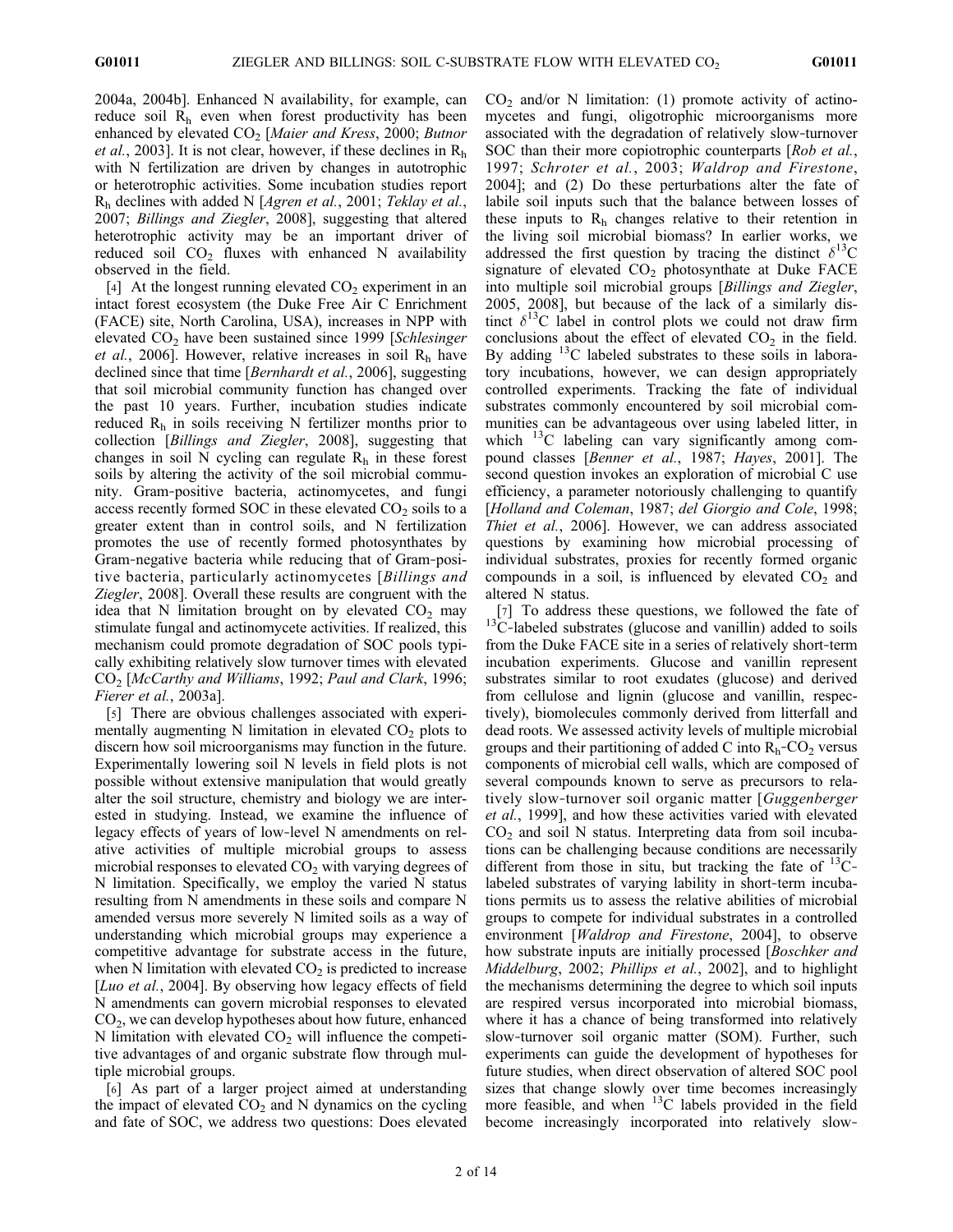turnover pools and the microbial communities that access them.

# 2. Materials and Methods

## 2.1. Study Site and Sample Collection

[8] The Duke FACE experiment was established in a loblolly pine (Pinus taeda L.) forest planted in 1983 in Orange County, North Carolina, USA (35°58′N, 79°05′W). Soils at the site possess relatively low fertility, and are classified as Ultic Hapludalfs (Enon series). Three of the eight, 30 m diameter plots established have been exposed elevated atmospheric  $CO_2$  (~200 µl l<sup>−1</sup> above ambient concentrations) since August 1996; one plot has been exposed to treatment since July 1994. Further details on the site are available in several other studies [Andrews and Schlesinger, 2001; Lichter et al., 2005; Finzi et al., 2006; Schlesinger et al., 2006]. Briefly, circular treatment plots are defined and fumigated with supplemental  $CO<sub>2</sub>$  via pipes that extend to the top of the canopy. Control plots are similarly designed, but supplied with air through these pipes with ambient atmospheric  $CO<sub>2</sub>$  levels. Since 1998, half of each of the eight plots (two of four quadrants) has been fertilized with  $NH<sub>4</sub>NO<sub>3</sub>$  each spring (11.2 g N m<sup>-2</sup> yr<sup>-1</sup>). This fertilization rate represents approximately 10% of the gross rates of N mineralization reported for the top 10 cm of the soil profile at this site [Zak et al., 2003], and about one order of magnitude greater than local atmospheric N deposition in both wet and dry forms (1.37 g N m<sup>-2</sup>) [Sparks et al., 2008].

[9] We collected two soil samples (mineral soil profile, 5 cm diameter, 30 cm deep) from all four quadrants in each plot, including fertilized and unfertilized halves, of all eight plots in late October and early November 2005. Approximately 99% of this forest's root biomass is contained within the top 30 cm [Matamala and Schlesinger, 2000] and root biomass is relatively high in forests such as this in October and November [McClaugherty et al., 1982; Waring and Schlesinger, 1985]. Samples were subsequently shipped in coolers to the University of Kansas for processing. Soils were sieved  $(2 \text{ mm})$  and all roots  $>1$  mm in diameter removed, with soil clinging to roots returned to the soil samples. The four cores collected from each fertilized and unfertilized half‐plots (two from each quadrant) were pooled to generate one homogenized sample from each plot's fertilized and unfertilized sections, to generate a total of four homogenized samples from each treatment: elevated  $CO<sub>2</sub>$ fertilized plots, elevated  $CO<sub>2</sub>$  unfertilized plots, control fertilized plots, and control unfertilized plots. Soils were stored at 4°C, except when being readied for incubation experiments in the laboratory, for approximately 2 weeks, until processing was completed and incubations commenced.

[10] At the time of collection, differences in inorganic N availability associated with N fertilization were not evident, nor were differences in organic N in bulk soil or SOM fractions separated by size fractionation or hydrolysis (S. Billings, unpublished data, 2008). Known legacies of fertilization on soil N status at the time of soil collection include enhanced uptake of photosynthate by Gram‐negative soil microorganisms, slight but significant declines in activity of the extracellular enzyme N‐acetyl‐glucosamine, and significant, large increases in urease activity [Billings] and Ziegler, 2008]. Additional influences of N fertilization

at the site on N‐related soil properties include declines in abundance of some ectomycorrhizal taxa [*Parrent and* Vilgalys, 2007], reduced biomass‐specific rates of root exudation [Phillips et al., 2009], increased arbuscular mycorrhizal infection rates, and reduced C:N ratios of foliar litterfall (J. Li et al., unpublished data, 2009). Combined, these results indicate a legacy effect of N fertilization on microbially mediated SOM transformations that alters soil N status in complex ways, and that this effect is an important driver of belowground activity even when differences in inorganic N availability are undetectable.

# 2.2. Soil Incubations

[11] We weighed 30 g of field moist soil into ∼1 L incubation jars, establishing the 5 laboratory replicates for each soil treatment required for the 5 time points destructively sampled during the time course experiment. To one set of control replicates we added water to bring the soils to 60% water holding capacity (WHC, as determined on sieved samples). Two other sets of replicates received a  $13^1$ C-labeled substrate as either glucose (1954‰; D-glucose<sup> $-13$ </sup>C<sub>6</sub>; Sigma Aldrich) or vanillin (1888‰; vanillinring<sup>-13</sup>C<sub>6</sub>; Sigma Aldrich) in deionized water to 60% WHC in order to determine treatment effects on microbial use of substrates with contrasting reactivity. Because the carboxylic‐ and methoxy-C of the vanillin were not  $^{13}$ C-labeled, initial steps (decarboxylation and demethoxylation or demethylation) of vanillin degradation will liberate C possessing  $\delta^{13}C$ signatures that are not distinct from background levels. However, byproducts of the phenolic ring comprising vanillin, which eventually participate in ATP production and metabolite generation [Ribbons and Ohta, 1970; Crawford, 1981; Dec et al., 2001], and hence PLFA, were fully labeled with <sup>13</sup>C. As a result, our approach permits us to test treatment differences in the relative accessibility and fates of both a simple ring C (monosaccharide) and more complex ring C (phenol) from the added glucose and vanillin substrates, respectively. Substrate additions were equivalent to ∼8% of mineralizable SOC (170  $\mu$ g C g<sub>soil</sub>), as calculated from total C respired in long‐term incubations presented by Billings and Ziegler [2008]. All additions were mixed well with the soil.

[12] Jars were then sealed with air‐tight lids equipped with septa for gas sampling, and two, 14 ml gas samples were immediately taken from each jar to establish starting  $CO<sub>2</sub>$  concentration and isotopic composition in the incubation vessels. One sample was injected into a previously evacuated, air‐tight vial (Teledyne Tekmar, Akron, Ohio, USA) for analysis of  $CO<sub>2</sub>$  concentration. The other sample was injected into a previously evacuated, air‐tight Exetainer (Labco, Buckinghamshire, England) for analysis of  $\delta^{13}C$  of  $CO<sub>2</sub>$ . For subsequent time points we destructively sampled one set of soils and immediately froze them at −70°C for PLFA extraction and analyses immediately after gas sampling. All incubations were conducted at 22°C. Incubation jars were sampled at time 0, 8, 18, 36 and 60 h for all three treatments (DI water control, glucose, and vanillin) with the exception of 60 h for glucose amendments; pilot studies confirmed that glucose is incorporated into SOC or respired significantly before 60 h in these soils (see below). These samples were frozen until data from pilot studies could be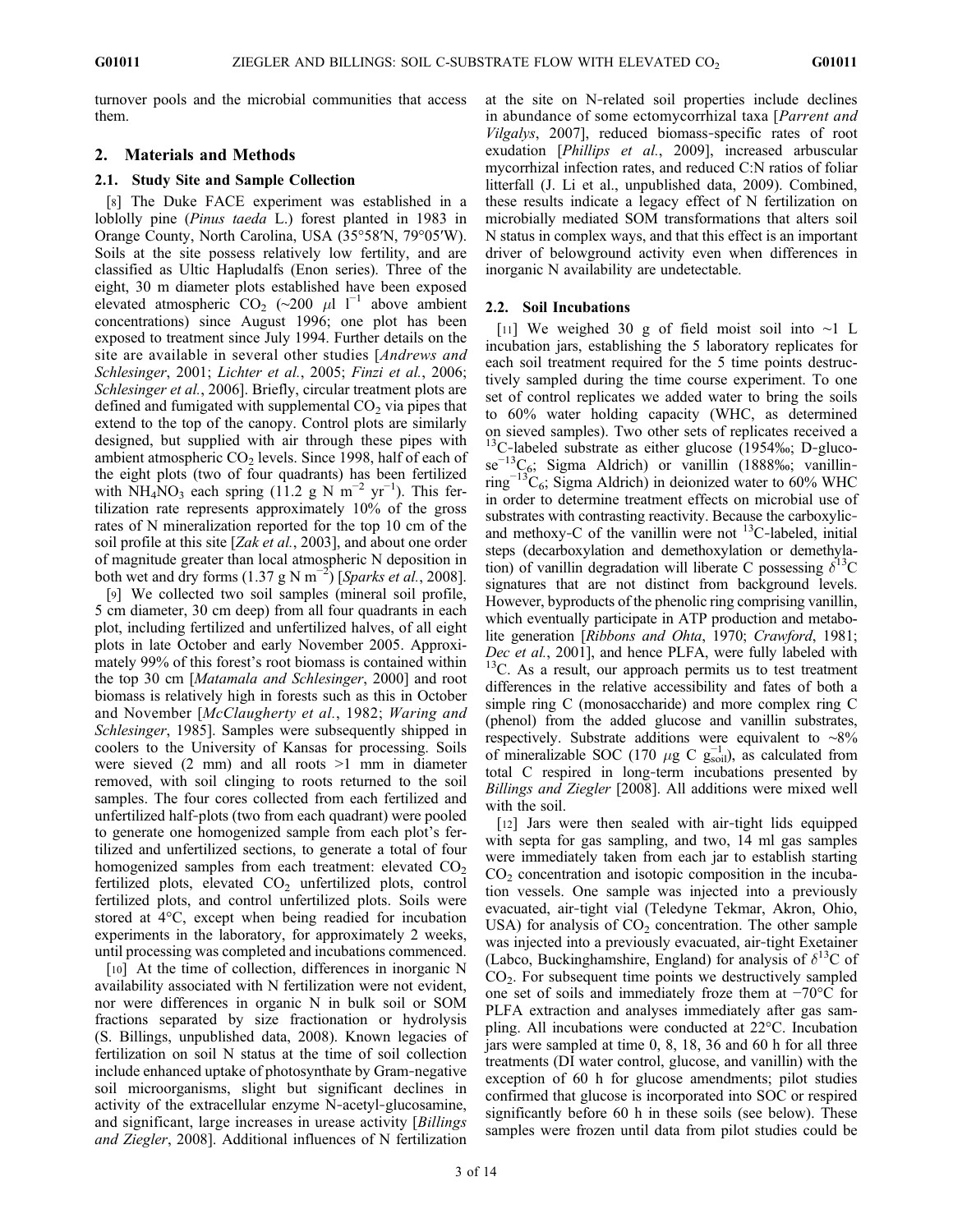analyzed to determine the most appropriate time points to use to assess incorporation of labeled substrates into PLFA.

[13] We conducted a pilot study, consisting of an initial time course experiment using soils collected outside of the experimental rings at the Duke FACE site in September 2005, to determine the time points to sample and analyze during subsequent soil incubations. This test was conducted to approximate the minimum time required to detect substrate  ${}^{13}$ C in microbial PLFA to avoid significant recycling of the 13C label and maximize the accuracy of the interpretation of these data. Previous studies have indicated both the significance of recycling of the added  $^{13}$ C-substrate C to the interpretation of active microbial groups [Ziegler et al., 2005], and a lag time between microbial uptake of  $^{13}C$ substrates and actual mineralization [Thiet et al., 2006]. We sampled, processed, and incubated soils in the same manner described above, with a greater number of sampling time points during the pilot incubations (0, 4, 12, 24, 48, 72, and 120 h) to assess changes in  ${}^{13}$ C incorporation over time. Results from this pilot study indicated that the substrates were initially respired within the first 4 and 12 h, and initial incorporation into microbial biomass was detected in the phospholipid fatty acids (PLFA) between 12 and 24 h and between 24 and 48 h for the glucose and vanillin, respectively. We used these data to guide our choice of final time points used to investigate incorporation of glucose (18 h) and vanillin (36 h) in the full experimental incubations.

[14]  $CO<sub>2</sub>$  concentrations were determined via gas chromatography (thermal conductivity detector, Varian CP3800, Varian Inc., Walnut Creek, California), and  $\delta^{13}C$  of CO<sub>2</sub> was analyzed on a ThermoFinnigan MAT253 mass spectrometer (ThermoElectron Corporation, Bremen, Germany) in the stable isotope laboratory at the University of Kansas. Soil respiration rates were calculated from  $CO<sub>2</sub>$  production at each sampled time point using  $CO<sub>2</sub>$  concentration data, calculated dry weight of the soil, and the headspace of each incubation vessel. The quantity of substrate‐C (glucose or vanillin‐phenolic ring) respired at each time point was determined from the  $\delta^{13}C$  of CO<sub>2</sub> respired in the <sup>13</sup>C-labeled incubations and the DI controls, the  $\delta^{13}$ C of the added substrate, and the quantity of  $CO<sub>2</sub>-C$  respired using:

substrate – derived 
$$
CO_2 = \frac{\mu g_{Cresp}}{g} * \frac{\delta^{13} C_{labelCO2} - \delta^{13} C_{dicO2}}{\delta^{13} C_{label} - \delta^{13} C_{dicO2}}
$$
 (1)

where the first term represents the quantity of  $CO<sub>2</sub>-C$ respired during the specified time interval per gram soil,  $\delta^{13}$ C<sub>labelCO2</sub> is the  $\delta^{13}$ C of CO<sub>2</sub>-C respired from incubating soils receiving either glucose or vanillin additions,  $\delta^{13}C_{diCO2}$ is the  $\delta^{13}$ C of CO<sub>2</sub>-C respired from incubating soils receiving deionized water only, and  $\delta^{13}C_{\text{label}}$  is the  $\delta^{13}C$  of glucose or vanillin added.

[15] The substrate-C respired as a percent of total respiration (R) was calculated using:

Substrate – C respired as % of total R = 
$$
\frac{R_{substrate}}{R} * 100
$$
 (2)

where  $R_{\text{substrate}}$  refers to the quantity of CO<sub>2</sub>-C derived from glucose or vanillin phenolic–C as defined in equation  $(1)$ and R is the total  $CO<sub>2</sub>$  evolved at the final time point for the soil incubation.

[16] To assess whether our substrate additions stimulated the respiration of extant SOC we compared respiration of SOC across all three substrate treatments (deionized water control, glucose, and vanillin). The respiration of extant SOC in the glucose and vanillin amended soils was calculated as the difference between the total  $CO<sub>2</sub>-C$  respired and substrate‐C respired in these incubations, while the total  $CO<sub>2</sub>$ –C respired in the deionized water control incubations was assumed to be respiration of extant SOC.

#### 2.3. Phospholipid Fatty Acid Analyses

[17] Frozen soil samples collected as part of the incubation experiments were transported to the University of Arkansas for phospholipid fatty acid (PLFA) analyses. Samples were freeze-dried and extracted within 2 weeks of collection using a modified Bligh‐Dyer method [Pinkart et al., 1998; White and Ringelberg, 1998] and subsequently fractionated into neutral lipids, glycolipids, and phospholipids using solid phase extraction [Dobbs and Findlay, 1993; White and Ringelberg, 1998]. Phospholipids were saponified and PLFAs transmethylated into their corresponding fatty acid methyl esters (FAMEs) according to Findlay [2007]. The resulting FAMEs were purified using reversephase solid phase extraction according to Findlay and Dobbs [1993]. FAMEs were quantified using a gas chromatograph with a flame ionization detector (GC‐FID; Agilent 6890). Samples were also analyzed to identify each FAME using the same GC interfaced with a mass selective detector (Agilent 5973<sub>inert</sub>). Identification was based on retention time and mass spectra of known standards in addition to direct comparison of mass spectra to a NIST database. PLFA sample recovery was determined from phospholipid recovery standards (phosphatidylcholine deheptadecanoyl, and phosphatidylcholine nonadecanoyl; Avanti Lipids, Alabaster, AL, USA).

[18] Phospholipid fatty acids provide a means of separating microbial communities into biogeochemically relevant components; here they were employed to track relative differences in the activities of these broadly defined groups. Functional group separation, rather then phylogenetic separation, was the ultimate goal in this study. As such, we assessed the quantities and activity levels of Gram‐positive bacteria, Gram‐negative bacteria, actinomycetes (a specific group of Gram positive bacteria important for SOC transformations), and fungi. Terminally branched PLFA and monounsaturated PLFA were used to investigate substrate incorporation into Gram positive and Gram negative organisms, respectively [Ringelberg et al., 1989; Zelles et al., 1992; White et al., 1996]. Because previous work demonstrated the importance of discerning relative activity levels of actinomycetes and fungi [Billings and Ziegler, 2005, 2008], we used 10Me18:0 and  $18:1\omega$ 9 + 18:2 $\omega$ 6 to investigate the role of these two groups, respectively [Federle, 1986; Frostegärd and Bääth, 1996]. The PLFA  $18:1\omega$ 9 and  $18:2\omega$ 6 were assessed separately because  $18:1\omega$ 9, though common in fungi, may also be found in bacteria [Frostegärd et al., 1993a; Frostegärd and Bääth, 1996; Olsson, 1999]. Here  $18:1\omega$ 9 is only used to corroborate the results for  $18:2\omega$ 6, which is a more specific biomarker for fungi in soil. Further, we used the sum of 16:0 and 18:0 as a means to track substrate C into the general microbial community, and refer to this sum as the "general" microbial grouping.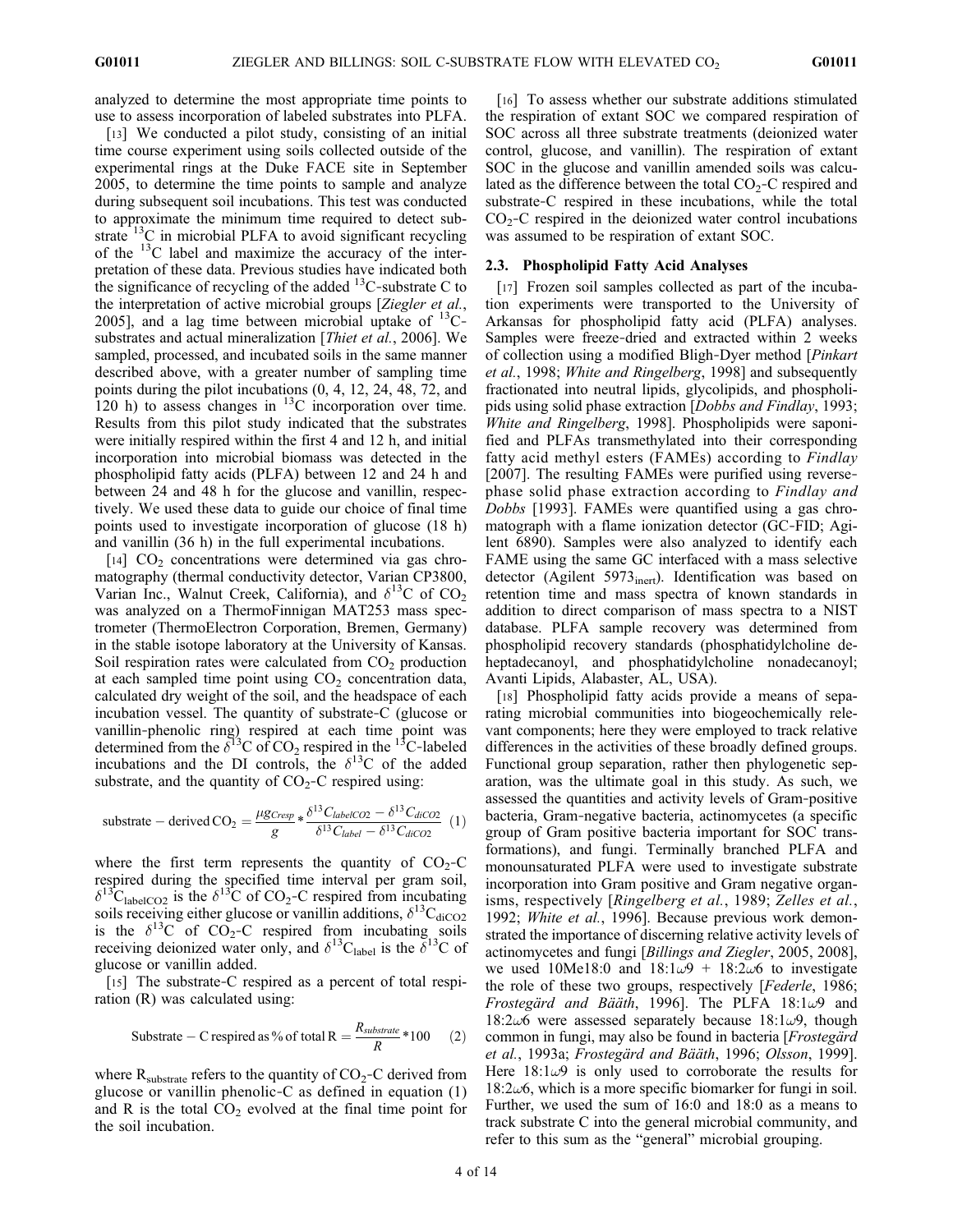[19] Stable C isotopic composition of individual FAMEs was determined using an Agilent 6890 GC coupled to a stable isotope ratio mass spectrometer (Thermo Finnigan Delta<sup>+</sup>) via a combustion interface (Thermo Finnigan  $\tilde{G}C$ / CIII; GC‐C‐IRMS). The same GC column, injector, flow and oven parameters used for the quantification and identification of PLFA via GC‐FID and GCMS were employed for the GC‐C‐IRMS analyses. A standard mixture of four phospholipids, each with fatty acid moieties that were predetermined for  $\delta^{13}$ C, was used to correct each fatty acid for the addition of the methyl C by mass balance [Silfer et al., 1991; Abrajano et al., 1994].  $\delta^{13}$ C values were measured relative to high purity, reference gas standards expressed relative to international standard PDB (Pee Dee Belemnite). Accuracy, determined from a working standard of 8 saturated fatty acids, ranged between 0.1 and 0.4 ‰ and precision for FAMEs analyzed were determined from triplicate injections of samples, and ranged between 0.2 and 0.6 ‰.

[20] Substrate-C incorporation into individual PLFA was calculated as:

Substrate derived PLFA C = 
$$
\frac{\mu gPLFA - C}{g}
$$

$$
* \frac{\delta^{13}C_{label-PLFA} - \delta^{13}C_{di-PLFA}}{\delta^{13}C_{label} - \delta^{13}C_{di-PLFA}}
$$
(3)

where the first term represents the quantity of an individual PLFA in  $\mu$ g C at the final time interval per gram soil,  $\delta^{13}$ C<sub>label-PLFA</sub> is the  $\delta^{13}$ C of the individual PLFA at the final time interval in soil receiving either glucose or vanillin additions,  $\delta^{13}C_{di-PLFA}$  is the  $\delta^{13}C$  of an individual PLFA at that same final time interval but in soil receiving deionized water only, and  $\delta^{13}C_{\text{label}}$  is the  $\delta^{13}C$  of glucose or vanillin added. Slight negative values for this measure could be encountered when no significant incorporation of substrate occurs due to the variation in the  $\delta^{13}$ C of PLFA from the treatment and DI controls. The substrate‐derived PLFA‐C was calculated for all individual PLFA that could be resolved isotopically as well as groups of PLFA representing Gram negative and Gram positive organisms, and general and total PLFA. The calculation for groups was accomplished by summing the substrate‐derived PLFA‐C for each individual PLFA representing that group.

[21] The calculated substrate-derived PLFA-C was used to estimate relative substrate use among the broadly defined microbial groups by calculating the substrate‐derived C in an individual PLFA as a percent of total PLFA‐C derived from the substrate as determine from the summation of substrate-derived C in all PLFA resolved:

Substrate derived C as % total PLFA

$$
=\frac{substrate\ derived\ PLFA\ C_{individual}}{\sum\ subset rate\ derived\ PLFA\ C_{individual}}*100\tag{4}
$$

where substrate derived PLFA C<sub>individual</sub> represents the quantity of glucose or vanillin phenolic‐C incorporated into an individual PLFA and the summation is that for all PLFA resolved isotopically from the soil sample. This measure of the relative substrate‐C incorporation was used to determine potential shifts in the composition of the active microbial community with elevated  $CO<sub>2</sub>$  or N fertilization.

[22] To assess potential differences in the efficiency with which soil microbial communities incorporated substrate-C into microbial biomass, we calculated a PLFA‐based proxy for substrate use efficiency (PLFA‐based SUE):

$$
PLFA-based SUE
$$

$$
= \frac{\sum \text{substrate derived } PLFA \, C_{individual}}{\sum \text{substrate derived } PLFA \, C_{individual} + \text{substrate derived } CO_{2}}
$$
\n\*100 \n(5)

where the summation is that for all PLFA resolved isotopically in the soil and substrate-derived  $CO<sub>2</sub>$  (equation (1)) for either glucose‐ or vanillin phenolic‐C. PLFA‐based SUE is not an absolute measure of substrate use efficiency, because we consider only one class of biomolecule (PLFA), and potential recycling of the added substrate precludes us from accurately obtaining total microbial substrate‐C use. However, because PLFA provides a robust measure of community composition and relative estimates of biomass [White and Findlay, 1988; Tunlid and White, 1992; Zelles et al., 1992; Frostegärd et al., 1993b; Frostegärd and Bääth, 1996], PLFA‐based SUE is a useful means of assessing responses of relative SUE to experimentally imposed variation in  $CO<sub>2</sub>$  and N dynamics.

#### 2.4. Statistical Analyses

[23] Rates of soil respiration were tested to determine if the substrate additions themselves, in addition to the elevated  $CO<sub>2</sub>$  and N amendment, affected soil community respiration, using a generalized linear model (GLM [Lindsey, 1997]; JMP 7.1; SAS; Cary, North Carolina). A subsequent pair of GLMs were conducted to test the two separate substrate amendments (glucose and vanillin) relative to the respective DI‐control, to determine which substrates were responsible for the overall model substrate effect on soil respiration. We tested for the effect of substrate addition on the respiration of extant SOC, the effects of CO<sub>2</sub> and N fertilization, and the interaction of elevated  $CO<sub>2</sub>$  and N addition on the relative substrate incorporation into individual and groups of PLFA using GLM as well. It is important to note that statistical tests of N amendments on microbial function assess the combined influence of all legacy effects of fertilization on soil N status described above, not the effect of variation in inorganic N availability, which did not vary with treatment at the time of soil collection.

[24] For each of the tests described, chi-square  $(\chi^2)$  statistics from analysis of deviance within the framework of the GLM were used to assess significance of treatment effects and, where appropriate, their interactions. We checked assumptions of homogeneous and normal errors for each GLM [Lindsey, 1997] by plotting residuals versus fits, and by plotting residuals as probability plots. In cases where assumptions were violated, a GLM entailing the same structural model but with a different error structure was used. The exponential error distribution produced acceptable residuals in those cases where normal error assumptions were violated. The exponential distribution is a special case of the gamma distribution, and like the gamma distribution its effect is to reduce the weight given to observations exhibiting greater error [Lindsey, 1997]. In the GLMs using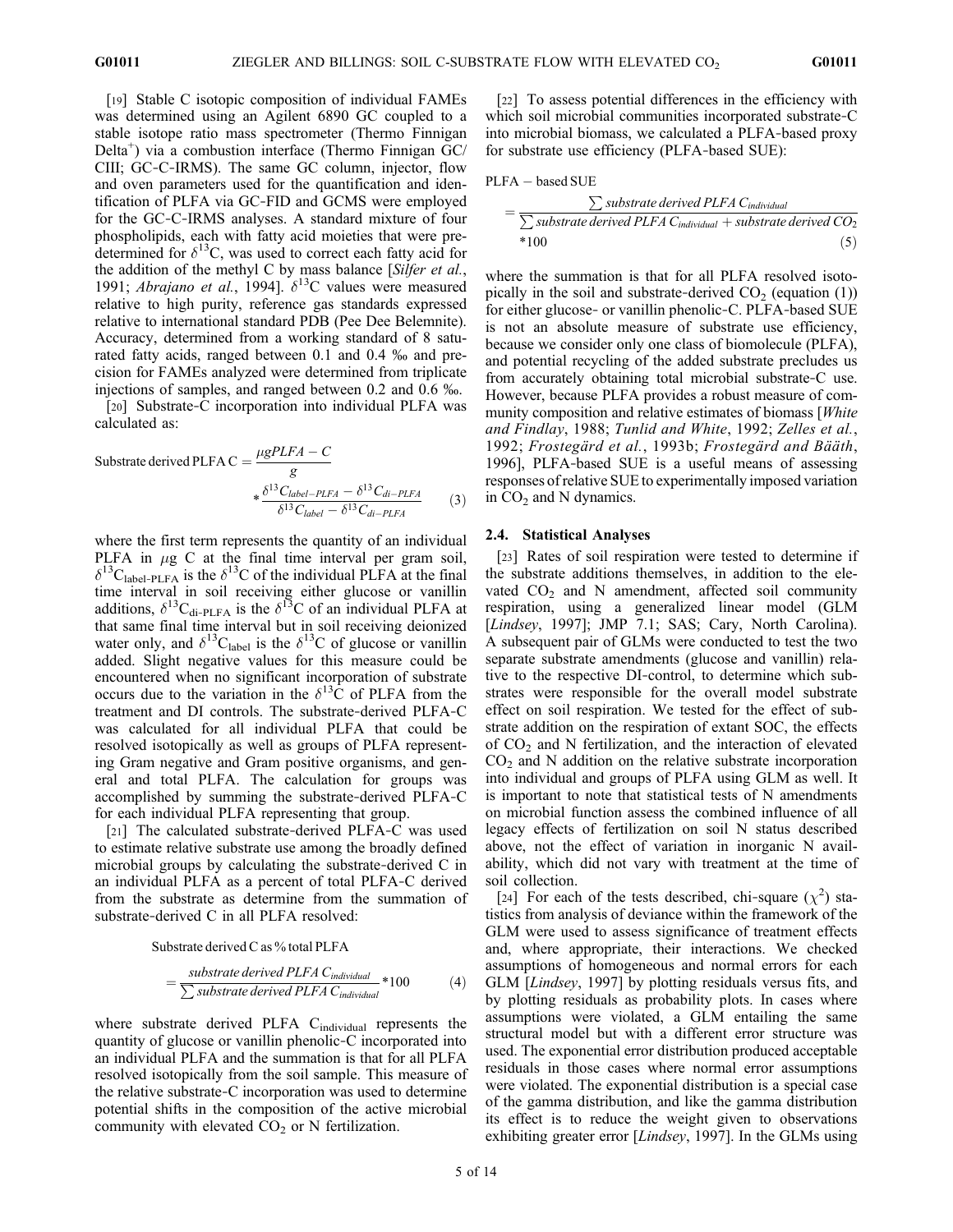

**Figure 1.** Rates of respiration ( $\mu$ g C g soil<sup>-1</sup>) obtained for (a) 18 h soil incubations with (glucose strined bars) and with-(a) 18 h soil incubations with (glucose, striped bars) and without (control, solid bars) glucose additions and (b) 36 h soil incubations with (vanillin, striped bars) and without (control, solid bars) vanillin additions. Values are provided as means  $(n = 4) \pm$  one standard deviation. Substrate level (S), as deionized water (DI) control, glucose, and vanillin, had a significant effect  $(\chi^2_{2,50} = 38.6, p < 0.0001)$ . Glucose amended soils exhibited a significantly higher respiration rate relative to the DI controls  $(\chi_{1,22}^2 = 8.16, p = 0.0190)$  whereas vanillin amended soils were not significantly different from the respective DI control soils  $(\chi_{1,22}^2 = 0.003, p = 0.4839)$ .

the exponential error distribution (12 out of 44 total), the deviance residual by predicted plot was assessed to determine if the assumptions of the model were met before  $\chi$ and p values were calculated and used [*Hoffmann*, 2004]. All GLMs were calculated using JMP 7.1 (SAS; Cary, North Carolina). All analyses employed an alpha level of 0.05.

#### 3. Results

## 3.1. Soil Respiration and the Influence of Added Substrates

[25] Substrate treatment (S) had a significant effect on rates of soil respiration; no other factor significantly affected soil respiration in these experiments. Specifically, glucose amended soils exhibited significantly higher respiration rates relative to the DI controls for the same incubation period (Figure 1a). This effect was not observed in vanillin amended soils, for which respiration rates were not significantly different from DI control soils (Figure 1b).

[26] We observed a significant S  $(\chi_{1,16}^2 = 55.27, p <$ 0.0001) and N ( $\chi^2_{1,16}$  = 4.25, p = 0.0392) effect on substrate-C respired as a percent of total respiration in the substrate amended soils. Respired glucose‐C represented between 57 and 63% of total respiration in the glucose amended soils while vanillin phenolic-C respired only represented between 11 and 15% of the total respired  $CO<sub>2</sub>$  in the vanillin amended soils. Further, substrate‐C respired during the incubations, regardless of substrate type, was significantly lower in the fertilized soils relative to unfertilized soils  $(\chi_{2,36}^2 = 4.25, p = 0.0394)$ , consistent with the lower concentrations of PLFA detected in the fertilized soils.

[27] We observed no significant effect of S,  $CO<sub>2</sub>$ , or N on estimates of respiration derived from the extant SOC (total R minus substrate‐C respired). Rates of extant SOC respiration ranged from 1.0 to 1.5  $\mu$ g CO<sub>2</sub>-C g soil<sup>-1</sup> h<sup>-1</sup> in the glucose incubations, and from 0.7 to 1.4  $\mu$ g CO<sub>2</sub>-C g soil<sup>-1</sup> h<sup>-1</sup> in the vanillin incubations, and were both comparable to rates observed in the deionized water control soils (1.1 to 2.2  $\mu$ g CO<sub>2</sub>-C g soil<sup>-1</sup> h<sup>-1</sup>).

## 3.2. Soil Phospholipid Fatty Acids and the Incorporation of Substrates

[28] Total phospholipid fatty acid concentration in all soils ranged from 58 to 89 nmol PLFA g soil<sup>-1</sup> and exhibited a significant  $(\chi_{1,12}^2 = 5.2; p = 0.0224)$ , negative N effect (mean values of 60 and 85 nmol PLFA  $\hat{g}$  soil<sup>-1</sup> for the fertilized and unfertilized soils, respectively), consistent with other studies attributing such responses to competitive interactions [Parrent et al., 2006; Parrent and Vilgalys, 2007] and relative reductions in soil C availability [Waldrop et al., 2004a, 2004b; Hogberg et al., 2007]. There were 25 individual PLFA detected and quantified in all samples. Functional groups investigated include eight Gram‐positive bacterial PLFA (ia15:0, ia16:0, ia17:0, 10Me17:0, 10Me18:0), eight Gram-negative bacterial PLFA (16:1 $\omega$ 7, three separate 16:1 PLFA where the monounsaturation point was not clearly identified, cy17:0,  $18:1\omega$ 7,  $18:1\omega$ 5, cy19:0), one fungal PLFA (18:2 $\omega$ 6), two actinomycete PLFA (10Me17:0 and 10Me18:0), and one PLFA associated with fungi and, to a lesser extent, Gram-negative bacteria (18:1 $\omega$ 9). No significant differences in PLFA composition (weight % Gram‐ negative bacteria, Gram‐positive bacteria, fungi, ratio of bacteria/fungi) were observed with any treatment in these soils, except for weight % of 10Me18:0 which exhibited a significant, positive N fertilization effect ( $\chi^2_{1,12} = 17.5$ ; p < 0.0001).

[29] We resolved the C isotopic composition of six of the eight Gram‐positive and six of the eight bacterial PLFA detected, the fungal PLFA, one actinomycete PLFA,  $18:1\omega$ 9, and the two PLFA assigned to the general group (16:0 and 18:0). Glucose and vanillin amendments were both incorporated into these PLFA. We observed significant S, N and S\*N effects on substrate‐C incorporation into the total soil PLFA pool. Across the total PLFA pool, incorporation of glucose‐C was greater than vanillin phenolic‐C (Figure 2). Incorporation of glucose‐C exhibited a significant increase in the fertilized soils. This effect was not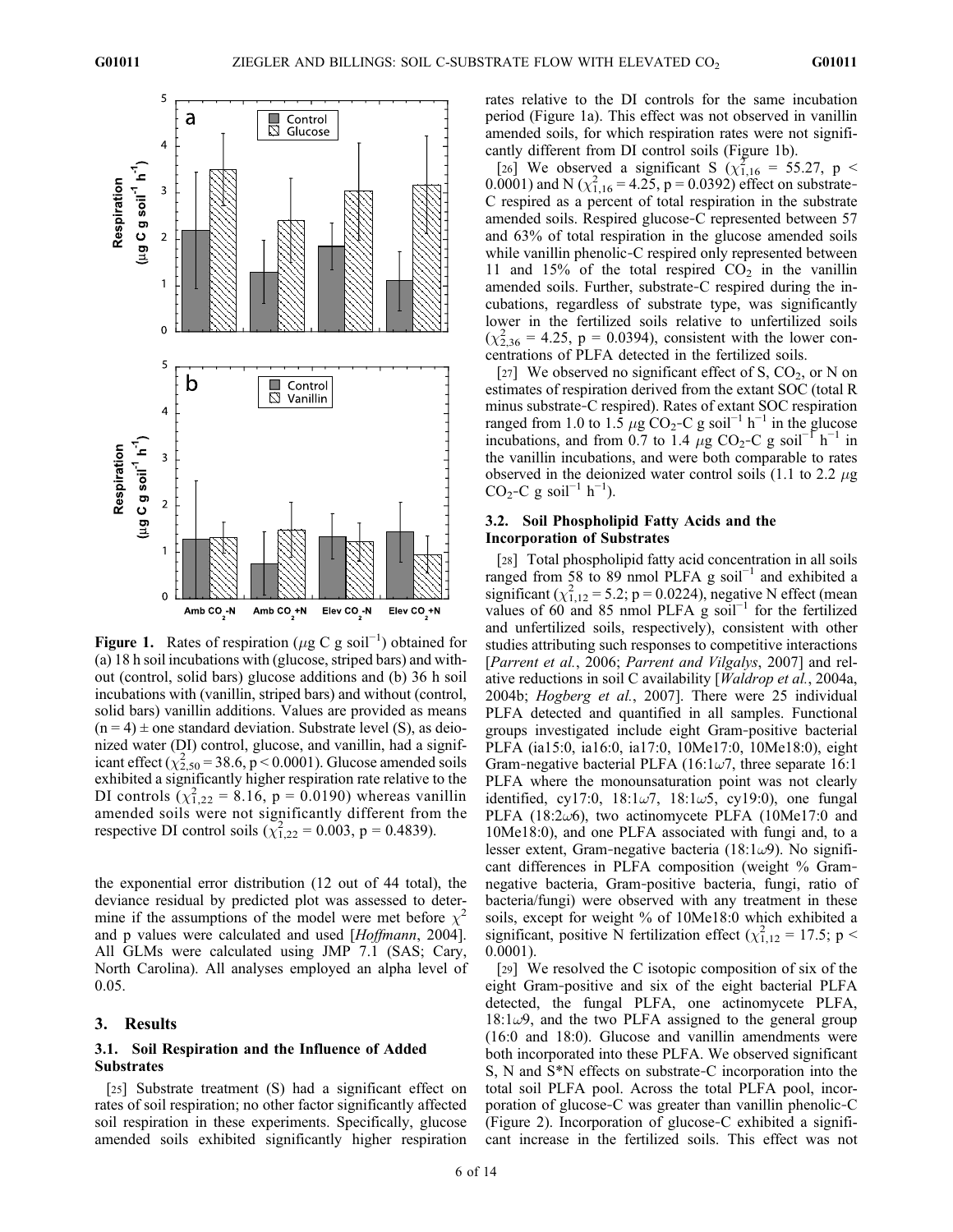

Figure 2. Incorporation of glucose carbon (C) and vanillin phenolic‐C into the total soil phospholipid fatty acid (PLFA) pool in ambient  $CO<sub>2</sub>$  soils without added nitrogen (Amb  $CO<sub>2</sub> - N$ ) and with added nitrogen (Amb  $CO<sub>2</sub> + N$ ), elevated  $CO<sub>2</sub>$  soils without added nitrogen (Elev  $CO<sub>2</sub> - N$ ) and with added nitrogen (Elev CO<sub>2</sub> +N). Values are means (n = 4)  $\pm$ one standard deviation. Significant substrate (S;  $\chi_{1,23}^2$  = 36.9; p < 0.0001), N ( $\chi^{2}_{1,23}$  = 6.6; p = 0.0343) and S\*N  $(\chi_{1,23}^2 = 6.5; p = 0.0362)$  effects on substrate-C incorporation into the total soil PLFA pool were observed with incorporation of glucose‐C into the total PLFA pool having exhibited a significant  $(\chi_{1,11}^2 = 3.908; p = 0.0315)$  increase within the fertilized soils.

significant for vanillin phenolic‐C incorporation into the total PLFA pool.

[30] Incorporation of substrate-C into PLFA of four microbial groups (Gram‐negative and Gram‐positive bacteria, fungi, and actinomycetes), relative to incorporation of substrate‐C total PLFA exhibited a significant S effect (Table 1), with a greater proportion of vanillin phenolic‐C incorporated into Gram‐negative bacterial PLFA relative to glucose‐C incorporation. The opposite effect occurred in the other groupings (Gram‐positive bacteria, fungi, actinomycetes; Figures 3 and 4). Similarly, a significant S effect was observed for the relative incorporation of substrate‐C into the "general" PLFA  $(\chi_{1,22}^2 = 17.13; p < 0.0001)$  such that greater incorporation of glucose occurred relative to vanillin phenolic-C. Elevated  $CO<sub>2</sub>$  imposed a positive effect of relative substrate‐C incorporation into both actinomycete and fungal PLFA, which varied with substrate (Table 1 and Figure 4). We observed a negative effect of elevated  $CO<sub>2</sub>$  $(\chi_{1,22}^2 = 6.43; p = 0.0112)$  on relative substrate-C incorporation into general PLFA biomarkers, an effect that was not substrate specific.

[31] A significant  $S^*CO_2$  effect on relative substrate incorporation into both actinomycete and fungal PLFA  $18:2\omega$ 6, and a significant S<sup>\*</sup>N effect on relative substrate incorporation into actinomycete PLFA (Table 1) prompted us to test the effect of  $CO<sub>2</sub>$  and N on the relative incorporation of the two substrates separately. We observed a significant, positive effect of elevated  $CO<sub>2</sub>$  on relative glucose-C incorporation into the fungal PLFA  $18:2\omega$ 6 (Table 2 and Figure 4b). We also observed a significant, positive effect of elevated  $CO<sub>2</sub>$  and a negative effect of N amendments on

relative vanillin phenolic‐C incorporation into actinomycete PLFA (Table 2 and Figure 4c).

#### 3.3. Phospholipid Fatty Acid‐Based Substrate Use **Efficiency**

[32] A significant  $CO_2$ <sup>\*</sup>N effect on PLFA-based SUE was observed for vanillin but not for glucose ( $\chi^2_{1,8} = 1.13$ , p = 0.2887), such that PLFA‐based SUE for vanillin phenolic‐C increased by 46% with N fertilization only in the elevated  $CO<sub>2</sub>$  soils (Figure 5a). The increase in PLFA-based SUE with N treatment was congruent with increased overall substrate‐C incorporation into PLFA with N fertilization in these soils. Further, the significant S\*N interaction effect on PLFA‐based SUE was due to the significant increased glucose PLFA‐based SUE with the field additions of N which was not observed for vanillin PLFA‐based SUE  $(\chi_{1,8}^2 = 0.64, p = 0.4240;$  Figure 5).

#### 4. Discussion

[33] Because of the challenges of directly observing changes in the size of SOC pools in situ, the lack of in situ  $13<sup>13</sup>C$  labeling in control plots at Duke FACE, and the difficult nature of imposing N limitation in the field, we employed  $13<sup>13</sup>C$  tracers in soil ex situ to assess how the activity levels of microbial groups associated with the degradation of SOC pools respond to elevated  $CO<sub>2</sub>$  and varied soil N status. By invoking isotopic labeling in a laboratory setting, we demonstrate that both elevated  $CO<sub>2</sub>$  and the legacies of N amendments can influence the relative activity of soil microbial groups. These effects, in turn, influence incorporation of some organic C‐substrates into microbial PLFA and, presumably, microbial biomass more generally. Thus altering the opportunity for the formation of relatively stabilized SOM through biomass generation versus respiratory loss. We have previously employed the distinct  $^{13}$ C signa-



Figure 3. The proportion of glucose-derived (solid bars) and vanillin phenolic derived C (striped bars) in Gram negative bacteria (gram –) and Gram positive bacteria (gram +) as a percent of total substrate‐C incorporated in the total of all PLFA exhibiting a significant substrate (S) effect ( $\chi^2_{2,50}$  = 8.2; p = 0.03835 and  $\chi^2_{2,50}$  = 55.5; p < 0.0001, respectively). There was no significant effect of elevated  $CO<sub>2</sub>$  or N addition. Values are means ( $n = 16$ ) of all four treatments±one standard deviation.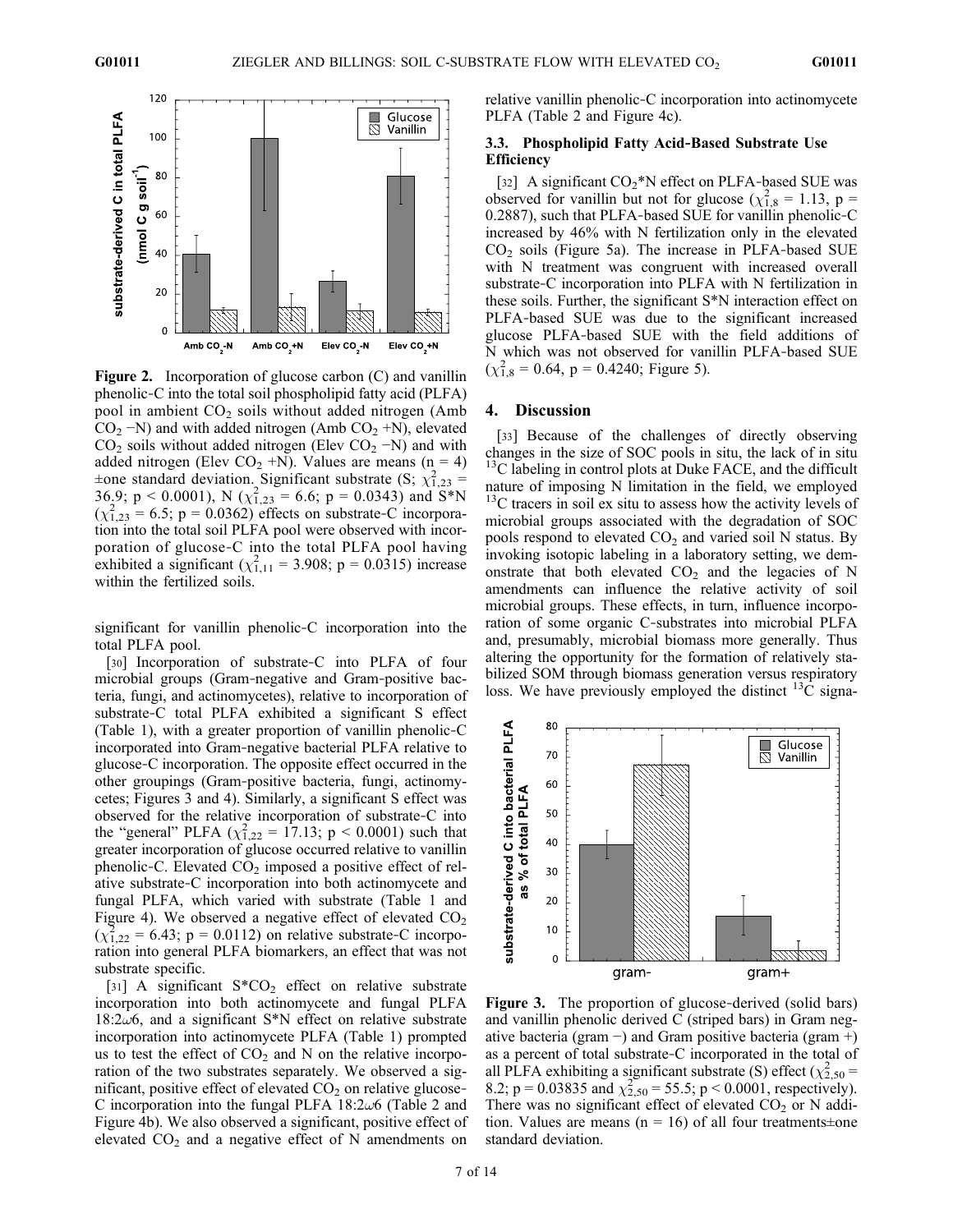

Figure 4. The proportion of (top) glucose-derived and (bottom) vanillin phenolic derived C in (a and c) actinomycete PLFA 10Me18:0 and (b and d) fungal PLFA 18:2w6 as a percent of total substrate‐C incorporated in the total of all PLFA extract from soils without added nitrogen (Amb CO<sub>2</sub> −N), with added nitrogen (Amb CO<sub>2</sub> +N), elevated CO<sub>2</sub> soils without added nitrogen (Elev CO<sub>2</sub> -N) and with added nitrogen (Elev CO<sub>2</sub> −N). Values are means (n = 4) ± one standard deviation. Glucose-C incorporation into the fungal 18:2 $\omega$ 6 PLFA as percent of total PLFA exhibited a significant CO<sub>2</sub> effect ( $\chi_{1,22}^2$  = 10.5; p = 0.0110). Vanillin phenolic-C incorporation into the actinomycete PLFA 10Me18:0 exhibited both a sigmificant CO<sub>2</sub> ( $\chi^{2}_{1,22}$  = 18.0; p = 0.0014) and N ( $\chi^{2}_{1,22}$  = 17.3; p = 0.0017) effect.

ture of recent photosynthate in elevated  $CO<sub>2</sub>$  plots at this site to determine how elevated  $CO<sub>2</sub>$  and varied N status affect microbial use of SOC [Billings and Ziegler, 2005, 2008]. The current study represents a more controlled investigation to test the hypotheses raised in those previous studies that relative actinomycete and fungal activity is greater in elevated  $CO<sub>2</sub>$  soil, and actinomycete activity is reduced when N limitations are partially mitigated. In the current study, we observed greater relative use of added substrates by actinomycetes and fungi with elevated  $CO<sub>2</sub>$ , and reduced substrate incorporation into actinomycetes and enhanced PLFA-based SUE for vanillin phenolic-C with N amendments. These findings, in conjunction with the related field studies [Billings and Ziegler, 2005, 2008], suggest that the influence of elevated  $CO<sub>2</sub>$  on the fate of enhanced C inputs to the soil profile with elevated  $CO<sub>2</sub>$  at this site [Schlesinger et al., 2006] is governed by the degree of N limitation, which is predicted to increase in the future [*Luo et al.*, 2004; Finzi et al., 2006].

Table 1. Chi-Square and p Values From the Generalized Linear Models: Substrate-C Incorporated Into Specific PLFA (or Group of PLFA) as a Percent of the Substrate-C Incorporated Into Total Soil PLFA = Substrate  $(S) + CO_2$  Level  $(CO_2) +$  Nitrogen Level  $(N)$  +  $S*CO<sub>2</sub> + S*N + S*CO<sub>2</sub>*N$ , Where S Refers to Glucose or Vanillin Substrate Addition<sup>a</sup>

|                |      |                | $\rm{CO}_2$ |           |      |           | $S^*CO_2$ |           | $S*N$ |           | $CO2*N$ |        | $S^*CO_2^*N$ |        |
|----------------|------|----------------|-------------|-----------|------|-----------|-----------|-----------|-------|-----------|---------|--------|--------------|--------|
|                |      |                |             |           |      |           |           |           |       |           |         |        |              |        |
| gram           | 8.2  | $0.0384*$      | 0.03        | 0.4480    | 0.01 | 0.4664    | 0.1       | 0.4220    | 0.01  | 0.4792    | 0.03    | 0.4591 | 0.04         | 0.4444 |
| $gram+$        | 55.5 | $\leq 0.0001*$ | 1.3         | 0.2105    | 2.1  | 0.1555    | 0.1       | 0.3960    | 0.7   | 0.2833    | 0.9     | 0.2462 | 0.02         | 0.4568 |
| actino.        | 10.0 | $0.0127*$      | 11.0        | $0.0095*$ | 14.9 | $0.0032*$ | 19.0      | $0.0010*$ | 16.0  | $0.0024*$ |         | 0.1961 | 0.00         | 0.4850 |
| $18:1\omega9$  | 8.2  | $< 0.0041*$    | 0.3         | 0.5888    | 0.2  | 0.6333    | 0.1       | 0.7596    | 0.1   | 0.7365    | 0.6     | 0.4445 | 0.01         | 0.9191 |
| $18:2\omega$ 6 | 98.5 | $\leq 0.0001*$ | 12.9        | $0.0057*$ | 1.0  | 0.2458    | 8.4       | $0.0202*$ | 0.5   | 0.3056    | 0.04    | 0.4453 | 0.01         | 0.4670 |

<sup>a</sup>GLM, generalized linear models [Lindsey, 1997]; JMP 7.1; SAS; Cary, North Carolina. Results are provided for the PLFA indicative of Gram negative bacteria (gram−), Gram positive bacteria (gram+), actinomycetes (actino.), and fungi as 18:1w9 and 18:2w6 considered separately. \* signifies p values <0.05.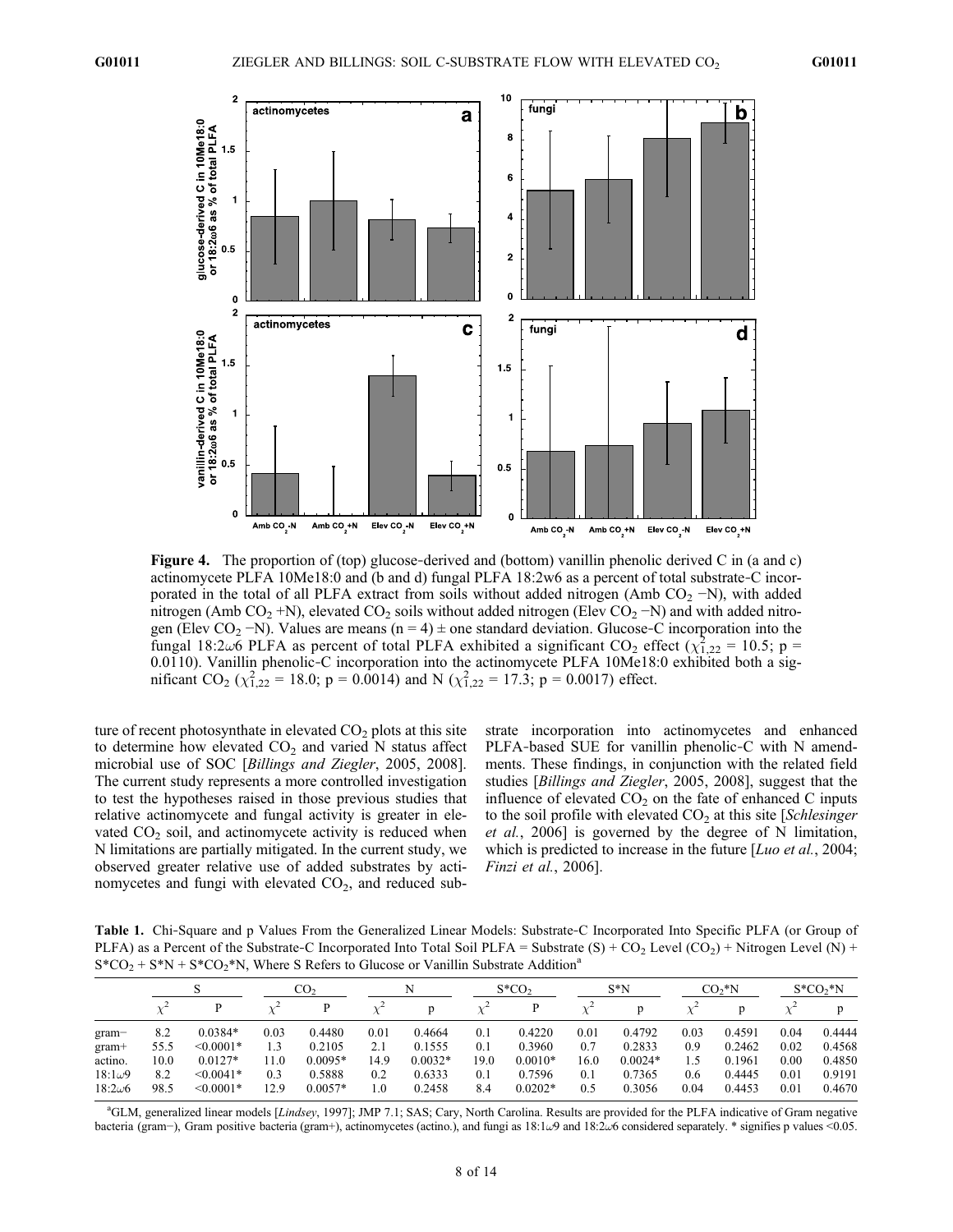Table 2. Chi-Square and p Values From the Generalized Linear Models: Glucose-Carbon (C) Incorporated Into Specific PLFA as Percent of Total PLFA =  $CO_2$  Level ( $CO_2$ ) + Nitrogen Level (N) +  $CO_2^*N$ , and Vanillin-Phenolic C Incorporated Into Specific PLFA as Percent of Total PLFA =  $CO_2 + N + CO_2^*N^a$ 

|         | CO <sub>2</sub> |           |                                                          |                                                                    | $CO2*N$ |        |  |
|---------|-----------------|-----------|----------------------------------------------------------|--------------------------------------------------------------------|---------|--------|--|
|         |                 |           |                                                          |                                                                    |         |        |  |
|         |                 |           | Glucose-C Incorporated Into PLFA (Percent of Total PLFA) |                                                                    |         |        |  |
| action. | 1.67            | 0.1804    | 0.07                                                     | 0.4270                                                             | 1.21    | 0.2180 |  |
| fungi   | 10.5            | $0.0110*$ | 0.78                                                     | 0.2668                                                             | 0.03    | 0.4542 |  |
|         |                 |           |                                                          | Vanillin-Phenolic C Incorporated Into PLFA (Percent of Total PLFA) |         |        |  |
| actino. | 18.0            | $0.0014*$ | 17.3                                                     | $0.0017*$                                                          | 0.57    | 0.2961 |  |
| fungi   | 1.79            | 0.1722    | 0.20                                                     | 0.3767                                                             | 0.02    | 0.4621 |  |

<sup>a</sup>GLM, generalized linear models [Lindsey, 1997]; JMP 7.1; SAS; Cary, North Carolina. Results are provided for the PLFA specific to actinomycetes (actino.) and fungi as  $18:2\omega$ 6 because they were the groups exhibiting a significant interaction in the full generalized linear model (see bottom of Table 1). \* signifies p values <0.05.

#### 4.1. Effects of Elevated  $CO<sub>2</sub>$  and Soil N Status on Substrate‐C Flow Through the Soil Microbial Community

[34] Our results suggest a greater proportion of glucose and vanillin phenolic‐C incorporation into actinomycetes and fungi with elevated  $CO<sub>2</sub>$ . It is likely that our isolation of PLFA prevents us from detecting variations in labeled substrate storage in other biomass components [Rinnan and Bääth, 2009], but results reported here are congruent with those from a temperate deciduous forest site where uptake of cellobiose by soil fungi was enhanced with elevated  $CO<sub>2</sub>$ [*Phillips et al.*, 2002], as well as incorporation of  ${}^{13}C$ labeled photosynthates in the field at this site [Billings and Ziegler, 2005, 2008]. It is unlikely that microbial communities across multiple forests, using varied substrates, would exhibit consistent trends in substrate flows through PLFA with elevated  $CO<sub>2</sub>$  that were not reflective of more general trends in biomass. If we accept the assumption that substrate flow through PLFA is indicative of substrate flows through microbial biomass, this suggests the observed enhanced incorporation of added substrates into actinomycete and fungal PLFA with elevated  $CO<sub>2</sub>$  is likely indicative of substrate incorporation into whole microbial biomass, as suggested by numerous PLFA studies [*Tunlid et al.*, 1987; Pelz et al., 1997; Abraham and Hesse, 2003]. Further, these results have important implications for the future activity levels of soil microbial groups responsible for processing SOC pools in this forest.

[35] Microbial groups preferentially access different pools of SOM. Gram‐positive bacteria generally access more complex C sources, while Gram‐negative bacteria appear to use relatively labile, structurally simpler substrates [*Bossio*] and Scow, 1995; Phillips et al., 2002; Kramer and Gleixner, 2008]. More specifically, actinomycetes (one type of Gram‐positive bacteria) and fungi are relatively adept at degrading more recalcitrant SOM due both to the enzymes they are capable of producing and their physical structure [Rob et al., 1997; Fierer et al., 2003b; Schroter et al., 2003]. Given variation in how these groups of microbes access different pools of SOM, our findings suggest a mechanism for enhanced mineralization of relatively slow turnover SOC pools in the future with elevated  $CO<sub>2</sub>$ , congruent with an elevated  $CO_2$ -induced priming effect suggested by several investigators [Xie et al., 2005; Carney et al., 2007; Langley et al., 2009]. If realized, such an

effect on slow‐turnover SOC would have important implications for SOC mineralization [Kuzyakov et al., 2000; Fontaine et al., 2007] given the large size of slow-turnover SOC pools.

[36] We did not observe a positive effect of elevated  $CO<sub>2</sub>$ on incorporation of both substrates into both actinomycetes and fungi, highlighting potential substrate preferences of these groups and important deviations from generalizations about these groups' proclivity for relatively slow‐turnover SOM. For example, glucose additions experienced greater flow into fungal PLFA with elevated  $CO<sub>2</sub>$ . Similar effects were not observed for the vanillin phenolic–C, a substrate often viewed as less labile than glucose [Bewley and Parkinson, 1986] given its conjugated aromatic structure, derivation from the decomposition of lignin, and decomposition by a more limited number of microorganisms relative to glucose. However, fungi are known to take up glucose [Chen and Hampp, 1993; Rinnan and Bääth, 2009]. Enhanced incorporation of vanillin phenolic‐C into actinomycete PLFA with elevated  $CO<sub>2</sub>$ , with no analogous effect observed for glucose, is consistent with actinomycete use of relatively less labile substrates [Rob et al., 1997], particularly after it has been transformed into microbial byproducts, including microbial necromass [Ziegler et al., 2005]. These results impart the importance of employing multiple substrates when probing microbial community function in laboratory settings [Waldrop et al., 2004a; Rinnan and Bääth, 2009]. Moreover, they indicate that elevated  $CO<sub>2</sub>$  can induce differing effects on the flows of multiple substrates through different microbial groupings in a forest soil.

[37] The negative response of actinomycete incorporation of vanillin phenolic‐C to N additions observed here, regardless of  $CO<sub>2</sub>$  level, suggests potential competitive interactions between microbial groups in these soils driven by some feature of soil N status affected by previous fertilization. Previous work at the site suggests that N additions result in relatively N‐rich organic inputs to the soil profile (J. Li et al., unpublished data, 2009), and greatly enhanced rates in the activity of urease, an extracellular enzyme associated with N acquisition [Billings and Ziegler, 2008]. Such data suggest that one effect of N amendments at this site has been to enhance soil N cycling; in conjunction with knowledge of the site's ecosystem-level N limitation [Oren] et al., 2001], they further suggest that microbial communities in nonamended soils are N limited. One might thus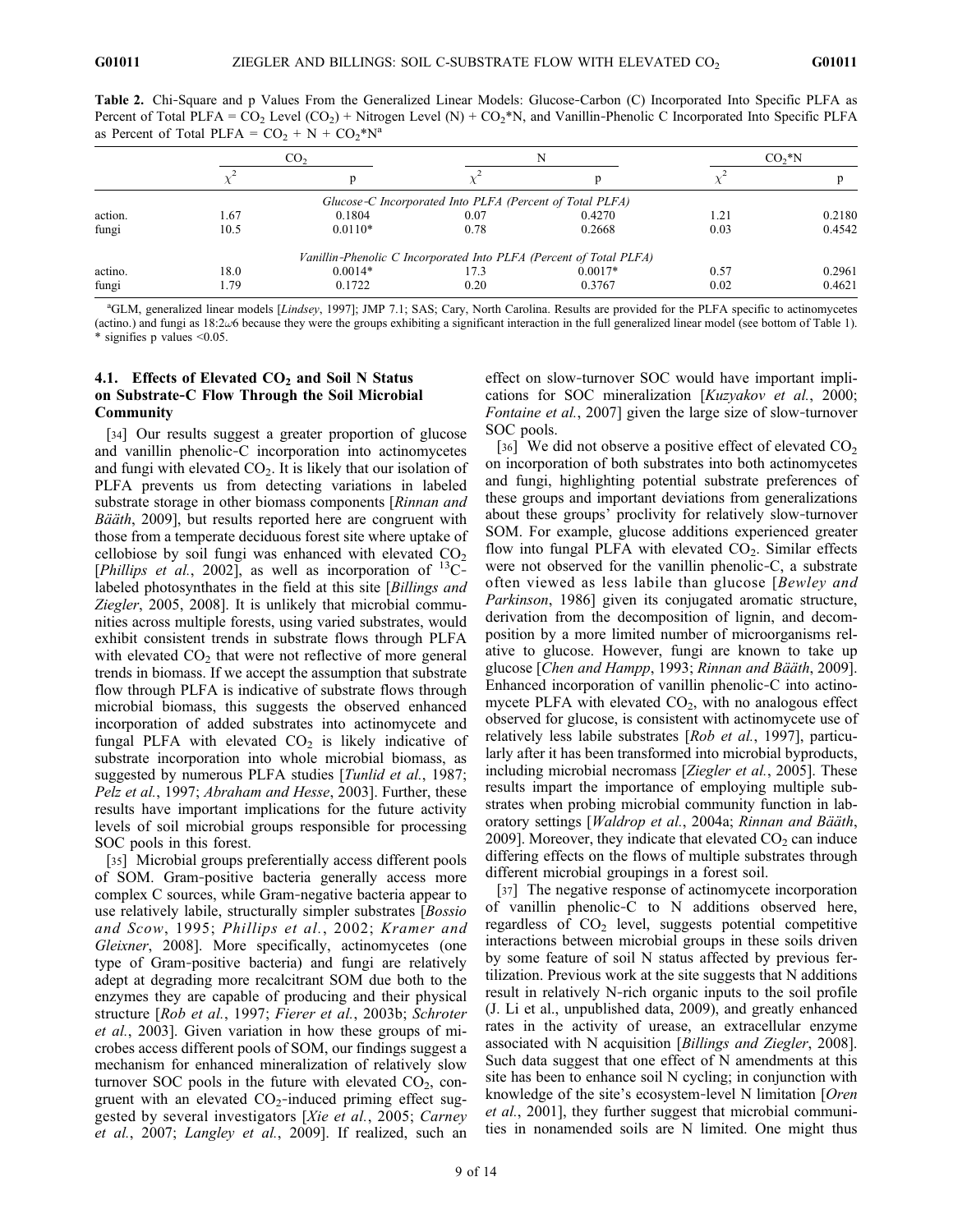

Figure 5. The phospholipid fatty acid (PLFA)-based substrate use efficiency for (a) the soils incubated with  $^{13}$ C– labeled glucose and (b) the soils incubated with the  $^{13}$ C– labeled vanillin phenolic‐C. Phospholipid‐based substrate use efficiency was calculated as the incorporation of substrate carbon (C) into the total soil PLFA pool as a percent of the sum of substrate‐C incorporated into the total soil PLFA pool and CO<sub>2</sub> respired. A significant N ( $\chi^2_{1,16}$  = 44.02,  $p < 0.0001$ ), substrate (S)\*N effect ( $\chi^2_{1,16} = 32.45$ ,  $p < 0.0001$ ), and  $CO_2^*N$  ( $\chi^2_{1,16} = 13.43$ ,  $p = 0.0048$ ) on the overall PLFA‐based SUE was observed. Specifically, the PLFA‐based glucose use efficiency exhibited a significant  $(\chi^2_{1,8} = 22.04, p < 0.0001)$  N effect, while vanillin phenolic-C use efficiency exhibited a significant ( $\chi^2_{1,8} = 11.99$ ,  $p = 0.0072$ )  $CO<sub>2</sub>$ <sup>\*</sup>N effect.

expect an increase in the competitive advantages of copiotrophic microbial groups such as Gram‐negative bacteria [Paul and Clark, 1996] in fertilized soils [Borga et al., 1994; Saetre and Bääth, 2000], with reciprocal declines in the activity level of more oligotrophic microbial groups such as actinomycetes. We did not, however, observe a positive effect of N amendments on vanillin phenolic‐C use by Gram‐negative bacteria, suggesting that competition between actinomycetes and Gram‐negative bacteria was not an important feature governing vanillin use in these incubations. Gram‐negative bacteria are typically the most abundant component in rhizosphere soil [Elo et al., 2000; Soderberg et al., 2004] suggesting this lack of a positive

response to N may have resulted from the lack of plant‐soil interactions in these incubations. In the field, however, where plant-soil interactions are intact, N addition had a significant, positive effect on Gram‐negative bacterial uptake of recently formed photosynthate [Billings and Ziegler, 2008], a reciprocal effect of what we observed for actinomycetes during these incubations. Together, these studies suggest that mitigation of N limitation with N amendments, even when differences in inorganic N availability are no longer evident, can promote copiotrophic access to labile substrates, with oligotrophic organisms such as actinomycetes experiencing a relative decline in their activity.

## 4.2. The Potential Impact of Elevated  $CO<sub>2</sub>$  and N Availability on Microbial Substrate Use Efficiency

[38] Microorganisms are key agents in determining if SOC substrates remain intact, are transformed into biomass or other SOC compounds, or are mineralized into  $CO<sub>2</sub>$ [Nannipieri et al., 2003]. Ultimately the composition of organic matter inputs and microbial community structure, as well as environmental conditions such as nutrient and water availability and temperature, combine to regulate the efficiency with which microorganisms use available resources. The proportion of the organic matter used for biomass production can later reside in pools of SOC transformed by microbial processing. These transformed compounds can be relatively labile, such as simple C compounds lysed upon cell death or precursors to humic substances, which represent relatively slow-turnover SOC pools, such as peptidoglycan and chitin [Paul and Van Veen, 1978; Martin and Haider, 1986]. The efficiency with which microorganisms incorporate organic C‐substrates into their biomass versus releasing it as  $CO<sub>2</sub>$  thus is one determinant of the SOC ultimately retained within a soil profile.

[39] Consistent with a greater C:N ratio of mineralizable substrates in elevated  $CO<sub>2</sub>$  soils observed at this site [Billings and Ziegler, 2005], our results indicate that PLFA– based SUE was dependent on  $CO<sub>2</sub>$  treatment, and also regulated by soil N status. For example, unfertilized soils exhibited lower retention of vanillin in microbial PLFA in elevated  $CO<sub>2</sub>$  soils relative to soils with N amendments. It is possible that microbes in the unfertilized soils may have allocated more substrate‐C incorporated into storage molecules such as neutral lipids [Bääth, 2003; Rinnan et al., 2009] not measured here. The higher substrate‐C respired in the unfertilized soils, however, is consistent with reduced substrate‐C retention in the unfertilized soils regardless of the potential for more substrate allocation into storage lipids, suggesting that stoichiometry of available resources and microbial demand [Sinsabaugh et al., 2008] governs these results. Stoichiometric theory predicts that a relatively high C:N ratio of available substrates will result in less efficient use of C by microbial communities. The significant  $CO_2^*N$ interaction effect on PLFA‐based SUE for vanillin suggests that if N limitation at the ecosystem level and, presumably, for soil microorganisms, is enhanced with elevated  $CO<sub>2</sub>$ [Luo et al., 2004; Finzi et al., 2006], substrates similar in structure to vanillin, a product of lignin degradation, may be incorporated into biomass to a lesser degree and used for  $R<sub>h</sub>$ to a greater degree. This represents one potential mechanism explaining increased soil respiration in the field at this site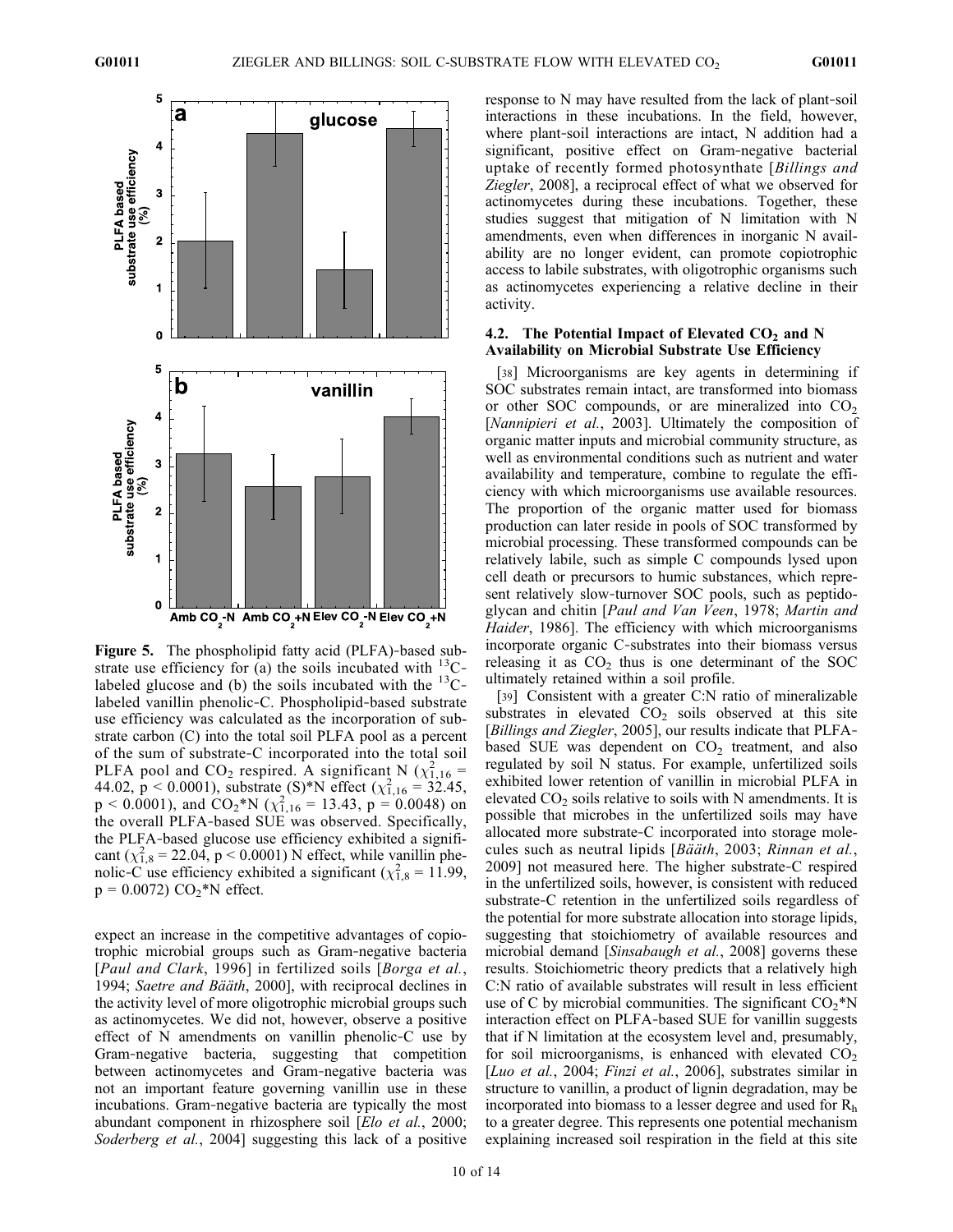with elevated  $CO<sub>2</sub>$  [DeLucia et al., 1999; Andrews and Schlesinger, 2001; Hamilton et al., 2002] and its apparent regulation by N availability [*Butnor et al.*, 2003] and, more specifically, by soil microorganisms in isolation from autotrophic respiration [Billings and Ziegler, 2008].

[40] In contrast to the results for vanillin, we observed an effect of N amendments on glucose‐derived PLFA‐based SUE with no interaction effect of elevated  $CO<sub>2</sub>$ . The significantly higher respiration in the glucose amended soils relative to the controls suggest that the addition of a highly bioavailable substrate likely induced relative N limitation, consistent with the stoichiometric needs of microorganisms [Sinsabaugh et al., 2008]. If so, any potential  $CO<sub>2</sub>$  effect in these soils may have been masked by stimulation of microbial activity with glucose additions, and overshadowed by N amendment effects likely enhanced by glucoseimposed exacerbation of N limitation. These results demonstrate the important influence of potential microbial N limitation with elevated  $CO<sub>2</sub>$  on the fate of enhanced labile C inputs such as root exudates, which experience declines on a mass-specific basis with N amendments at this site [*Phillips* et al., 2009].

[41] Differences in the influence of elevated  $CO<sub>2</sub>$  and N on PLFA‐based SUE for the two substrates also reflects varied microbial responses to glucose and vanillin availability [Schimel and Gulledge, 1998; Phillips et al., 2002; Rinnan and Bääth, 2009], and provide some insight into what may drive microbial processing of substrates with varying lability in these soils. The significant effect of N on glucose incorporation into all four microbial PLFA groupings assessed (Gram‐negative, Gram‐positive bacteria, actinomycetes, and fungi) suggests that many populations within this soil's microbial community were influenced by the altered stoichiometry induced by glucose addition, consistent with the utility of glucose for a wide cross section of microbial heterotrophs [Anderson and Domsch, 1978]. In contrast, only actinomycete PLFA exhibited an effect of soil N status on vanillin phenolic‐C incorporation. This is consistent with studies that suggest the importance of actinomycetes in mineralizing less labile substrates [McCarthy] and Williams, 1992; Rob et al., 1997], and emphasizes the importance of providing substrates of varying structural complexity to assess responses of multiple microbial groups to experimental treatments.

# 4.3. Regulation of Soil Organic Matter Fate With Elevated  $CO<sub>2</sub>$  by N Status: Hypotheses for Future Research

[42] Without the benefit of truly long‐term soil experiments that permit direct observation of changes in pools and dynamics of fast‐ and slow‐turnover SOC, we are limited in how to experimentally deduce the effects of perturbations on these pools and the microbial communities that transform them. Though the application of isotopically labeled C compounds to soils permits inferences about activity levels of multiple microbial groups, our inferences about future dynamics of slow‐turnover SOC from such studies are limited by the restricted availability of relatively recalcitrant,  $13$ C-labeled substrates available for experimentation. Vanillin, used here, is a byproduct of lignin degradation and is apparently accessed by many microorganisms at a slower rate than glucose, but is nevertheless far less structurally

complex than many of the stable SOC compounds found in situ. However, these and related studies can serve a critical role by guiding the scientific community in the development of hypotheses for future research, when it becomes more feasible to directly measure the influence of elevated  $CO<sub>2</sub>$ and the enhanced N limitation likely associated with it on SOC cycling. We offer two hypotheses based on our observations of how legacy effects of field N amendments govern microbial responses to elevated  $CO<sub>2</sub>$ .

[43] 1. Continued increases in atmospheric  $CO<sub>2</sub>$  and the ecosystem‐level N limitation associated with it will result in progressively enhanced activity rates of actinomycetes and some fungal populations in forest soils.

[44] 2. These perturbations will further result in: (1) greater relative abundances of compounds derived from these groups' cell walls such as chitin and peptidoglycan, which can serve as precursors to stabilized SOM; and (2) lower relative abundances of slow‐turnover SOC pools subjected to greater actinomycete and fungal processing.

[45] Testing these hypotheses will become increasingly feasible after multiple decades of exposure to elevated  $CO<sub>2</sub>$ , imposed either experimentally or via anthropogenic alterations of Earth's atmospheric composition.

[46] The first hypothesis is a direct inference from the current study, as well as our previous work [Billings and Ziegler, 2005, 2008]. Over time, activity rates of actinomycetes and fungi may be assessed even in experimental plots no longer receiving supplemental  $CO<sub>2</sub>$ . For example, at Duke FACE, SOC pools currently exhibit varying levels of <sup>13</sup>C label incorporation [*Lichter et al.*, 2005]. We can exploit this knowledge and track the relatively depleted  $\delta^{13}C$  signature of recently formed photosynthate as it is transformed within the site's soil profiles long after  $CO<sub>2</sub>$  treatments have ceased. Presumably, some of that label will become increasingly incorporated into more slow-turnover SOC pools over time, and into the microbial populations responsible for those transformations. Such studies are not perfect (we lack decades‐long, in situ experiments and proper controls), but tracking the fate of the field-applied  $^{13}$ C label could be an important complement to our knowledge of microbial processing of slow‐turnover SOC in these forest soils.

[47] The second hypothesis reflects two processes with potentially counteracting influences on pool sizes of slow‐ turnover SOC, with unknown net effects. One might predict an increase in the relative abundance of slow‐turnover SOC as inputs of peptidoglycan and chitin (important precursors to slow-turnover SOC pools; Paul and Van Veen, 1978; Martin and Haider, 1986; Guggenberger et al., 1999) within soil profiles are enhanced, due to an increase in the activity rates and thus cell wall production of actinomycetes and fungi, respectively [Sollins et al., 1996; Simpson et al., 2007]. The other process reflects the substrate choice of actinomycetes and fungi; though these organisms may help produce relatively slow‐turnover SOC via their cell wall structures, they also are adept at accessing such pools to obtain energy and nutrients [McCarthy and Williams, 1992; Rob et al., 1997; Fierer et al., 2003b].

[48] Currently, ecosystem scientists have difficulty predicting SOC stocks in a high  $CO<sub>2</sub>$  world. We are uncertain about the relative magnitudes of NPP enhancements versus soil respiration with elevated  $CO<sub>2</sub>$ . Further, we are unable to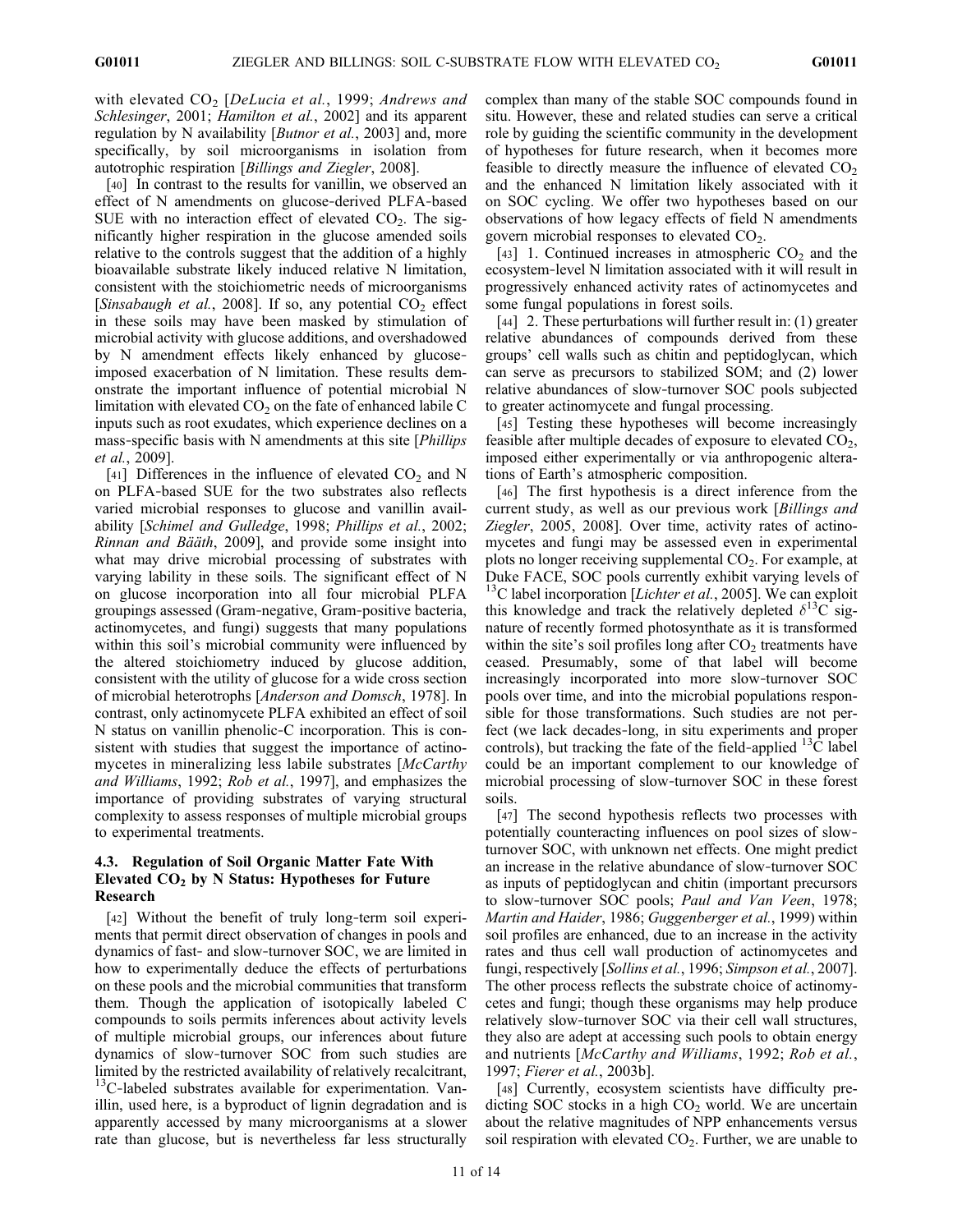predict whether these enhanced C fluxes will be sustained over the long‐term. This study clarifies two potentially counteractive mechanisms that can influence soil respiratory responses to elevated  $CO<sub>2</sub>$  and the size of relatively slowturnover SOC stocks. First, enhanced inputs to those pools may occur via increased relative abundances of microbial cell wall structures that are precursors of stabilized SOM. Second, increased degradation of relatively slow-turnover SOC pools may occur via those same organisms. Our work emphasizes the need to couple assessments of the chemical and isotopic composition of SOC [Billings et al., 2010] with radiocarbon measurements of multiple SOC pools to assess their age [Trumbore, 2009]. Such future explorations elucidating the linkages among active microbial groups and SOC chemical composition and age will be critical for predicting SOC dynamics in a high  $CO<sub>2</sub>$  world.

[49] **Acknowledgments.** This research was supported by the Office of Science (BER) Program, U.S. Department of Energy grant DE-FG02-95ER62083, the U.S. Department of Energy's National Institute of Climate Change Research (NICCR) grant DE‐FC02‐03ER63613 (awarded from the National Institute for Global Environmental Change Southeast Regional Center (NIGEC SERC)), the Natural Sciences and Engineering Research Council of Canada (NSERC), and the Canada Research Chair program. We thank Erik Pollock, Laurel Haavik, Andrea Kopecky, David Lyon, Tom Millican, Glenn Piercey, Jeff Pippen, Ryan Rastok, Alexis Reed, Vaughn Salisbury, Lisa Tiemann, and Guihong Zhang for assistance in the field and laboratory. Thanks also go to David Schneider for his assistance with statistical analyses.

#### References

- Abraham, W.‐R., and C. Hesse (2003), Isotope fractionations in the biosynthesis of cell components by different fungi: A basis for environmental carbon flux studies, FEMS Microbiol. Ecol., 46, 121-128, doi:10.1016/ S0168-6496(03)00203-4.
- Abrajano, T. A., Jr., D. E. Murphy, J. Fang, P. Comet, and J. M. Brooks (1994),  $^{13}C^{12}C$  ratios in individual fatty acids of marine mytilids with and without bacterial symbionts, Org. Geochem., 21, 611–617, doi:10. 1016/0146-6380(94)90007-8.
- Agren, G. I., E. Bosatta, and A. H. Magill (2001), Combining theory and experiment to understand effects of inorganic nitrogen on litter decomposition, Oecologia, 128, 94-98, doi:10.1007/s004420100646.
- Anderson, J. P. E., and K. H. Domsch (1978), Physiological method for quantitative measurement of microbial biomass in soils, Soil Biol. Bio $chem., 10, 215–221, doi:10.1016/0038-0717(78)90099-8.$
- Andrews, J. A., and W. H. Schlesinger (2001), Soil  $CO<sub>2</sub>$  dynamics, acidification, and chemical weathering in a temperate forest with experimental CO2 enrichment, Global Biogeochem. Cycles, 15, 149–162, doi:10.1029/ 2000GB001278.
- Bääth, E. (2003), The use of neutral lipid fatty acids to indicate the physiological conditions of soil fungi, Microb. Ecol., 45, 373-383, doi:10.1007/ s00248-003-2002-y.
- Benner, R., M. Fogel, E. K. Sprague, and R. Hodson (1987), Depletion of <sup>13</sup>C in lignin and its implications for stable isotope studies, *Nature*, 329, 708–710, doi:10.1038/329708a0.
- Bernhardt, E. S., J. J. Barber, J. S. Pippen, L. Taneva, J. A. Andrews, and W. H. Schlesinger (2006), Long-term effects of free air  $CO<sub>2</sub>$  enrichment (FACE) on soil respiration, Biogeochemistry, 77, 91–116, doi:10.1007/ s10533-005-1062-0.
- Bewley, R. J. F., and D. Parkinson (1986), Monitoring the impact of acid deposition on the soil microbiota, using glucose and vanillin decomposition, Water Air Soil Pollut., 27, 57–68, doi:10.1007/BF00464769.
- Billings, S. A., and S. E. Ziegler (2005), Linking microbial activity and soil organic matter transformations in forest soils under elevated  $CO<sub>2</sub>$ , Global Change Biol., 11, 203–212, doi:10.1111/j.1365-2486.2005.00909.x.
- Billings, S. A., and S. E. Ziegler (2008), Altered patterns of soil carbon substrate usage and heterotrophic respiration in a pine forest with elevated CO<sub>2</sub> and N fertilization, Global Change Biol., 14, 1025-1036, doi:10.1111/j.1365-2486.2008.01562.x.
- Billings, S. A., J. Lichter, S. E. Ziegler, B. A. Hungate, and D. B. Richter (2010), A call to investigate drivers of soils organic matter retention vs.

mineralization in a high  $CO<sub>2</sub>$  world, Soil Biol. Biochem., 42, 665–668, doi:10.1016/j.soilbio.2010.01.002.

- Borga, P., M. Nilsson, and A. Tunlid (1994), Bacterial communities in peat in relation to botanical composition as revealed by phospholipid fattyacid analysis, Soil Biol. Biochem., 26, 841–848, doi:10.1016/0038- 0717(94)90300-X.
- Boschker, H. T. S., and J. J. Middelburg (2002), Stable isotopes and biomarkers in microbial ecology, FEMS Microbiol. Ecol., 40, 85–95, doi:10.1111/j.1574-6941.2002.tb00940.x.
- Bossio, D. A., and K. M. Scow (1995), Impact of carbon and flooding on the metabolic diversity of microbial communities in soils, Appl. Environ. Microbiol., 61, 4043–4050.
- Butnor, J. R., K. H. Johnsen, R. Oren, and G. G. Katul (2003), Reduction of forest floor respiration by fertilization on both carbon dioxide-enriched and reference 17‐year‐old loblolly pine stands, Global Change Biol., 9, 849–861, doi:10.1046/j.1365-2486.2003.00630.x.
- Carney, K. M., B. A. Hungate, B. G. Drake, and J. P. Megonigal (2007), Altered soil microbial community at elevated  $CO<sub>2</sub>$  leads to loss of soil carbon, Proc. Natl. Acad. Sci. U. S. A., 104, 4990-4995, doi:10.1073/ pnas.0610045104.
- Chen, X. Y., and R. Hampp (1993), Sugar uptake by protoplasts of the ectomycorrhizal fungus, Amanita muse aria (L. ex fr.) Hooker, New Phytol., 125, 601-608, doi:10.1111/j.1469-8137.1993.tb03909.x.
- Crawford, R. L. (1981), Lignin Biodegradation and Transformation, 154 pp., John Wiley, New York.
- Dec, J., K. Haider, and J. M. Bollag (2001), Decarboxylation and demethoxylation of naturally occurring phenols during coupling reactions and polymerization, Soil Sci., 166, 660-671, doi:10.1097/ 00010694-200110000-00002.
- del Giorgio, P. A., and J. J. Cole (1998), Bacterial growth efficiency in natural aquatic systems, Annu. Rev. Ecol. Syst., 29, 503–541, doi:10. 1146/annurev.ecolsys.29.1.503.
- DeLucia, E. H., et al. (1999), Net primary production of a forest ecosystem with experimental  $CO<sub>2</sub>$  enrichment, Science, 284, 1177-1179, doi:10.1126/science.284.5417.1177.
- Dobbs, F. C., and R. H. Findlay (1993), Analysis of microbial lipids to determine biomass and detect the response of sedimentary microorganisms to disturbance, in Current Methods in Aquatic Microbial Ecology, edited by P. F. Kemp et al., pp. 347–358, Lewis, Baton Rouge, La.
- Elo, S., L. Maunuksela, M. Salkinoja‐Salonen, A. Smolander, and K. Haahtela (2000), Humus bacteria of Norway spruce stands: Plant growth promoting properties and birch, red fescue and alder colonizing capacity, FEMS Microbiol. Ecol., 31, 143–152, doi:10.1111/j.1574- 6941.2000.tb00679.x.
- Federle, T. W. (1986), Microbial distribution in soil—New techniques, in Perspectives in Microbial Ecology, edited by F. Megusar and M. Gantar, pp. 493–498, Slovene Soc. for Microbiol., Ljubljana, Slovenia.
- Fierer, N., A. S. Allen, J. P. Schimel, and P. A. Holden (2003a), Controls on microbial CO2 production: A comparison of surface and subsurface soil horizons, Global Change Biol., 9, 1322–1332, doi:10.1046/j.1365- 2486.2003.00663.x.
- Fierer, N., J. P. Schimel, and P. A. Holden (2003b), Variations in microbial community composition through two soil depth profiles, Soil Biol. Biochem., 35, 167-176, doi:10.1016/S0038-0717(02)00251-1.
- Findlay, R. H. (2007), Determination of microbial community structure using phospholipid fatty acid profiles, in Molecular Microbial Ecology Manual, edited by G. A. Kowalchuk et al., pp. 983–1003, Springer, New York.
- Findlay, R. H., and F. C. Dobbs (1993), Quantitative description of microbial communities using lipid analysis, in Current Methods in Aquatic Microbial Ecology, edited by P. F. Kemp et al., pp. 271–284, Lewis, Boca Raton, Fla.
- Finzi, A. C., et al. (2006), Progressive nitrogen limitation of ecosystem processes under elevated CO<sub>2</sub> in a warm-temperate forest, Ecology, 87, 15–25, doi:10.1890/04-1748.
- Finzi, A. C., et al. (2007), Increases in nitrogen uptake rather than nitrogenuse efficiency support higher rates of temperate forest productivity under elevated CO<sub>2</sub>, Proc. Natl. Acad. Sci. U. S. A., 104, 14,014-14,019, doi:10.1073/pnas.0706518104.
- Fontaine, M., R. Aerts, K. Ozkan, A. Mert, S. Gulsoy, H. Suel, M. Waelkens, and B. Muys (2007), Elevation and exposition rather than soil types determine communities and site suitability in Mediterranean mountain forests of southern Anatolia, Turkey, For. Ecol. Manage., 247, 18–25, doi:10.1016/ j.foreco.2007.04.021.
- Frostegärd, A., and E. Bääth (1996), The use of phospholipid fatty acid analysis to estimate bacterial and fungal biomass in soil, Biol. Fertil. Soils, 22, 59-65, doi:10.1007/BF00384433.

Frostegärd, A., E. Bääth, and A. Tunlid (1993a), Shifts in the structure of soil microbial communities in limed forests as revealed by phospholipid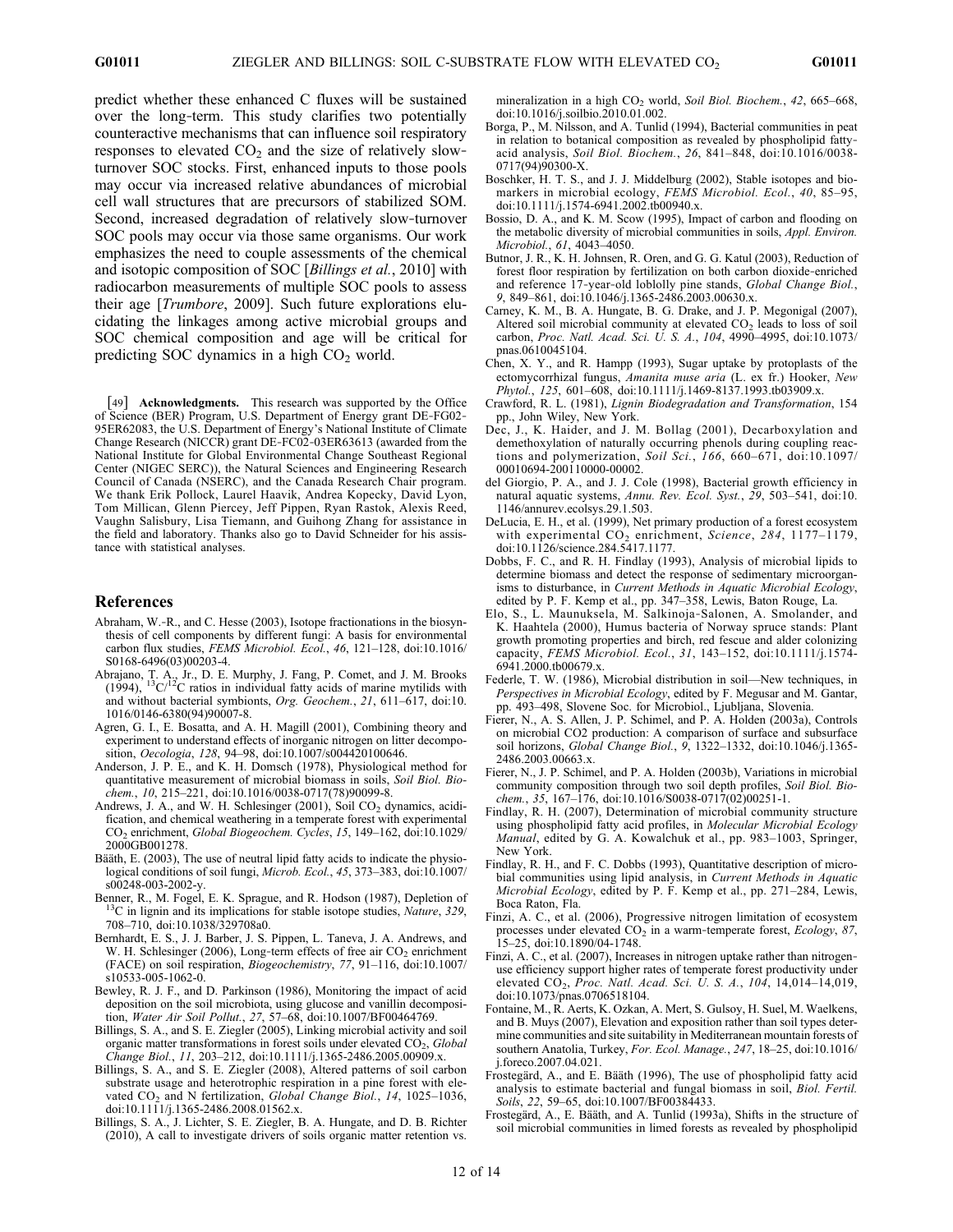fatty‐acid analysis, Soil Biol. Biochem., 25, 723–730, doi:10.1016/0038- 0717(93)90113-P.

- Frostegärd, A., A. Tunlid, and E. Bääth (1993b), Phospholipid fatty‐acid composition, biomass, and activity of microbial communities from 2 soil types experimentally exposed to different heavy-metals, *Appl. Environ.* Microbiol., 59, 3605–3617.
- Guggenberger, G., S. D. Frey, J. Six, K. Paustian, and E. T. Elliott (1999), Bacterial and fungal cell‐wall residues in conventional and no‐tillage agroecosystems, Soil Sci. Soc. Am. J., 63, 1188–1198, doi:10.2136/ sssaj1999.6351188x.
- Hamilton, J. G., E. H. DeLucia, K. George, S. L. Naidu, A. C. Finzi, and W. H. Schlesinger (2002), Forest carbon balance under elevated CO<sub>2</sub>, Oecologia, 131, 250–260, doi:10.1007/s00442-002-0884-x.
- Hayes, J. M. (2001), Fractionation of carbon and hydrogen isotopes in biosynthetic processes, in Reviews in Mineralology and Geochemistry, edited by J. W. Valley and D. R. Cole, pp. 225–277, Mineral. Soc. of Am., Blacksberg, Va.
- Hoffmann, J. P. (2004), Generalized Linear Models: An Applied Approach, 1st ed., 204 pp., Pearson, Boston, Mass.
- Hogberg, M. N., P. Hogberg, and D. D. Myrold (2007), Is microbial community composition in boreal forest soils determined by pH, C-to-N ratio, the trees, or all three?, Oecologia, 150, 590–601, doi:10.1007/ s00442-006-0562-5.
- Holland, E. A., and D. C. Coleman (1987), Litter placement effects on microbial and organic-matter dynamics in an agroecosystem, Ecology, 68, 425–433, doi:10.2307/1939274.
- Hoosbeek, M. R., Y. T. Li, and G. E. Scarascia‐Mugnozza (2006), Free atmospheric CO<sub>2</sub> enrichment (FACE) increased labile and total carbon in the mineral soil of a short rotation Poplar plantation, Plant Soil, 281, 247–254, doi:10.1007/s11104-005-4293-x.
- Huang, J. G., Y. Bergeron, B. Denneler, F. Berninger, and J. Tardif (2007), Response of forest trees to increased atmospheric  $CO<sub>2</sub>$ , Crit. Rev. Plant Sci., 26, 265–283, doi:10.1080/07352680701626978.
- Kramer, C., and G. Gleixner (2008), Soil organic matter in soil depth profiles: Distinct carbon preferences of microbial groups during carbon transformation, Soil Biol. Biochem., 40, 425-433, doi:10.1016/j.soilbio.2007.09.016.
- Kuzyakov, Y., J. K. Friedel, and K. Stahr (2000), Review of mechanisms and quantification of priming effects, Soil Biol. Biochem., 32, 1485– 1498, doi:10.1016/S0038-0717(00)00084-5.
- Langley, J. A., D. C. McKinley, A. A. Wolf, B. A. Hungate, B. G. Drake, and J. P. Megonigal (2009), Priming depletes soil carbon and releases nitrogen in a scrub-oak ecosystem exposed to elevated  $CO<sub>2</sub>$ , Soil Biol. Biochem., 41, 54–60, doi:10.1016/j.soilbio.2008.09.016.
- Lichter, J., S. H. Barron, C. E. Bevacqua, A. C. Finzli, K. E. Irving, E. A. Stemmler, and W. H. Schlesinger (2005), Soil carbon sequestration and turnover in a pine forest after six years of atmospheric  $CO<sub>2</sub>$  enrichment, Ecology, 86, 1835–1847, doi:10.1890/04-1205.
- Lindsey, J. K. (1997), Applying Generalized Linear Models, 271 pp., Springer, New York.
- Luo, Y., et al. (2004), Progressive nitrogen limitation of ecosystem responses to rising atmospheric carbon dioxide, BioScience, 54, 731–739, doi:10.1641/0006-3568(2004)054[0731:PNLOER]2.0.CO;2.
- Maier, C. A., and L. W. Kress (2000), Soil  $CO<sub>2</sub>$  evolution and root respiration in 11 year-old loblolly pine (Pinus taeda) plantations as affected by moisture and nutrient availability, Can. J. For. Res., 30, 347–359, doi:10.1139/cjfr-30-3-347.
- Martin, J. P., and K. Haider (1986), Influence of mineral colloids on turnover rates of soil organic carbon, in Interactions of Soil Minerals With Natural Organics and Microbes, edited by P. M. Huang and M. Schnitzer, pp. 283–304, Soil Soc. of Am., Madison, Wis.
- Matamala, R., and W. H. Schlesinger (2000), Effects of elevated atmospheric  $CO<sub>2</sub>$  on fine root production and activity in an intact temperate forest ecosystem, Global Change Biol., 6, 967–979, doi:10.1046/ j.1365-2486.2000.00374.x.
- Matamala, R., M. A. Gonzalez‐Meler, J. D. Jastrow, R. J. Norby, and W. H. Schlesinger (2003), Impacts of fine root turnover on forest NPP and soil C sequestration potential, Science, 302, 1385–1387, doi:10. 1126/science.1089543.
- McCarthy, A. J., and S. T. Williams (1992), Actinomycetes as agents of biodegradation in the environment—A review, Gene, 115, 189–192, doi:10.1016/0378-1119(92)90558-7.
- McClaugherty, C. A., J. D. Aber, and J. M. Melillo (1982), The role of fine roots in the organic‐matter and nitrogen budgets of 2 forested ecosystems, *Ecology*, 63, 1481-1490, doi:10.2307/1938874.
- Nannipieri, P., J. Ascher, M. T. Ceccherini, L. Landi, G. Pietramellara, and G. Renella (2003), Microbial diversity and soil functions, Eur. J. Soil Sci., 54, 655–670, doi:10.1046/j.1351-0754.2003.0556.x.
- Olsson, P. A. (1999), Signature fatty acids provide tools for determination of the distribution and interactions of mycorrhizal fungi in soil, FEMS Microbiol. Ecol., 29, 303-310, doi:10.1111/j.1574-6941.1999.tb00621.x.
- Oren, R., et al. (2001), Soil fertility limits carbon sequestration by forest ecosystems in a CO<sub>2</sub>-enriched atmosphere, Nature, 411, 469-472, doi:10.1038/35078064.
- Parrent, J. L., and R. Vilgalys (2007), Biomass and compositional responses of ectomycorrhizal fungal hyphae to elevated  $CO<sub>2</sub>$  and nitrogen fertilization, New Phytol., 176, 164–174, doi:10.1111/j.1469-8137. 2007.02155.x.
- Parrent, J. L., W. F. Morris, and R. Vilgalys (2006), CO<sub>2</sub>-enrichment and nutrient availability alter ectomycorrhizal fungal communities, Ecology, 87, 2278–2287, doi:10.1890/0012-9658(2006)87[2278:CANAAE]2.0. CO;2.
- Paul, E. A., and F. E. Clark (1996), Soil Microbiology and Biochemistry, 340 pp., Academic, Toronto, Ont., Canada.
- Paul, E. A., and H. Van Veen (1978), The use of tracers to determine the dynamic nature of organic matter, Trans. 11th Int. Congr. Soil Sci., 3,  $61-102.$
- Pelz, O., C. Hesse, M. Tesar, R. B. Coffin, and W.‐R. Abraham (1997), Development of methods to measure carbon isotope ratios of bacterial biomarkers in the environment, Isotopes Environ. Health Stud., 33, 131–144.
- Phillips, R. L., D. R. Zak, W. E. Holmes, and D. C. White (2002), Microbial community composition and function beneath temperate trees exposed to elevated atmospheric carbon dioxide and ozone, Oecologia,  $131, 236-244, \text{ doi: } 10.1007/\text{s}00442-002-0868-x.$
- Phillips, R. P., E. S. Bernhardt, and W. H. Schlesinger (2009), Elevated CO2 increases root exudation from loblolly pine (Pinus taeda) seedlings as an N‐mediated response, Tree Physiol., 29, 1513–1523, doi:10.1093/ treephys/tpp083.
- Pinkart, H. C., R. Devereux, and P. J. Chapman (1998), Rapid separation of microbial lipids using solid phase extraction columns, J. Microbiol. Methods, 34, 9–15, doi:10.1016/S0167-7012(98)00060-8.
- Pregitzer, K., W. Loya, M. Kubiske, and D. Zak (2006), Soil respiration in northern forests exposed to elevated atmospheric carbon dioxide and ozone, Oecologia, 148, 503–516, doi:10.1007/s00442-006-0381-8.
- Pritchard, S. G., A. E. Strand, M. L. McCormack, M. A. Davis, A. C. Finz, R. B. Jackson, R. Matamala, H. H. Rogers, and R. Oren (2008), Fine root dynamics in a loblolly pine forest are influenced by free-air- $CO_2$ -enrichment: A six-year-minirhizotron study, Global Change Biol., 14, 588-602, doi:10.1111/j.1365-2486.2007.01523.x.
- Ribbons, D. W., and Y. Ohta (1970), Uncoupling of electron transport from oxygenation in mono‐oxygenase, orcinol hydroxylase, FEBS Lett., 12, 105, doi:10.1016/0014-5793(70)80574-9.
- Ringelberg, D. B., et al. (1989), Validation of signature polarlipid fatty acids biomarkers for alkane‐utilizing bacteria in soils and subsurface aquifer materials, FEMS Microbiol. Ecol., 62, 39-50, doi:10.1111/ j.1574-6968.1989.tb03656.x.
- Rinnan, R., and E. Bääth (2009), Differential utilization of carbon substrates by bacteria and fungi in tundra soil, Appl. Environ. Microbiol., 75, 3611–3620, doi:10.1128/AEM.02865-08.
- Rinnan, R., S. Stark, and A. Tolvanen (2009), Responses of vegetation and soil microbial communities to warming and simulated herbivory in a subarctic heath, J. Ecol., 97, 788–800, doi:10.1111/j.1365-2745. 2009.01506.x.
- Rob, A., M. Hernandez, A. S. Ball, M. Tuncer, M. E. Arias, and M. T. Wilson (1997), Production and partial characterization of extracellular peroxidases produced by Streptomyces avermitilis UAH30, Appl. Biochem. Biotechnol., 62, 159–174, doi:10.1007/BF02787992.
- Saetre, P., and E. Bääth (2000), Spatial variation and patterns of soil microbial community structure in a mixed spruce-birch stand, Soil Biol. Biochem., 32, 909–917, doi:10.1016/S0038-0717(99)00215-1.
- Schimel, J. P., and J. Gulledge (1998), Microbial community structure and global trace gases, Global Change Biol., 4, 745–758, doi:10.1046/j.1365- 2486.1998.00195.x.
- Schlesinger, W. H., and J. Lichter (2001), Limited carbon storage in soil and litter of experimental forest plots under increased atmospheric CO2, Nature, 411, 466–469, doi:10.1038/35078060.
- Schlesinger, W. H., et al. (2006), The Duke Forest FACE experiment:  $CO<sub>2</sub>$ enrichment of a loblolly pine forest, in *Managed Ecosystems and*  $CO<sub>2</sub>$ . Case Studies, Processes, and Prospectives, Ecological Studies, edited by J. Nosberger et al., pp. 197–212, Springer, Berlin.
- Schroter, D., V. Wolters, and P. C. De Ruiter (2003), C and N mineralisation in the decomposer food webs of a European forest transect, Oikos, 102, 294–308, doi:10.1034/j.1600-0579.2003.12064.x.
- Silfer, J. A., M. H. Engel, S. A. Macko, and E. J. Jumeau (1991), Stable carbon isotope analysis of amino acid enantiomers by conventional isotope ratio mass spectrometry and combined gas chromatography‐isotope